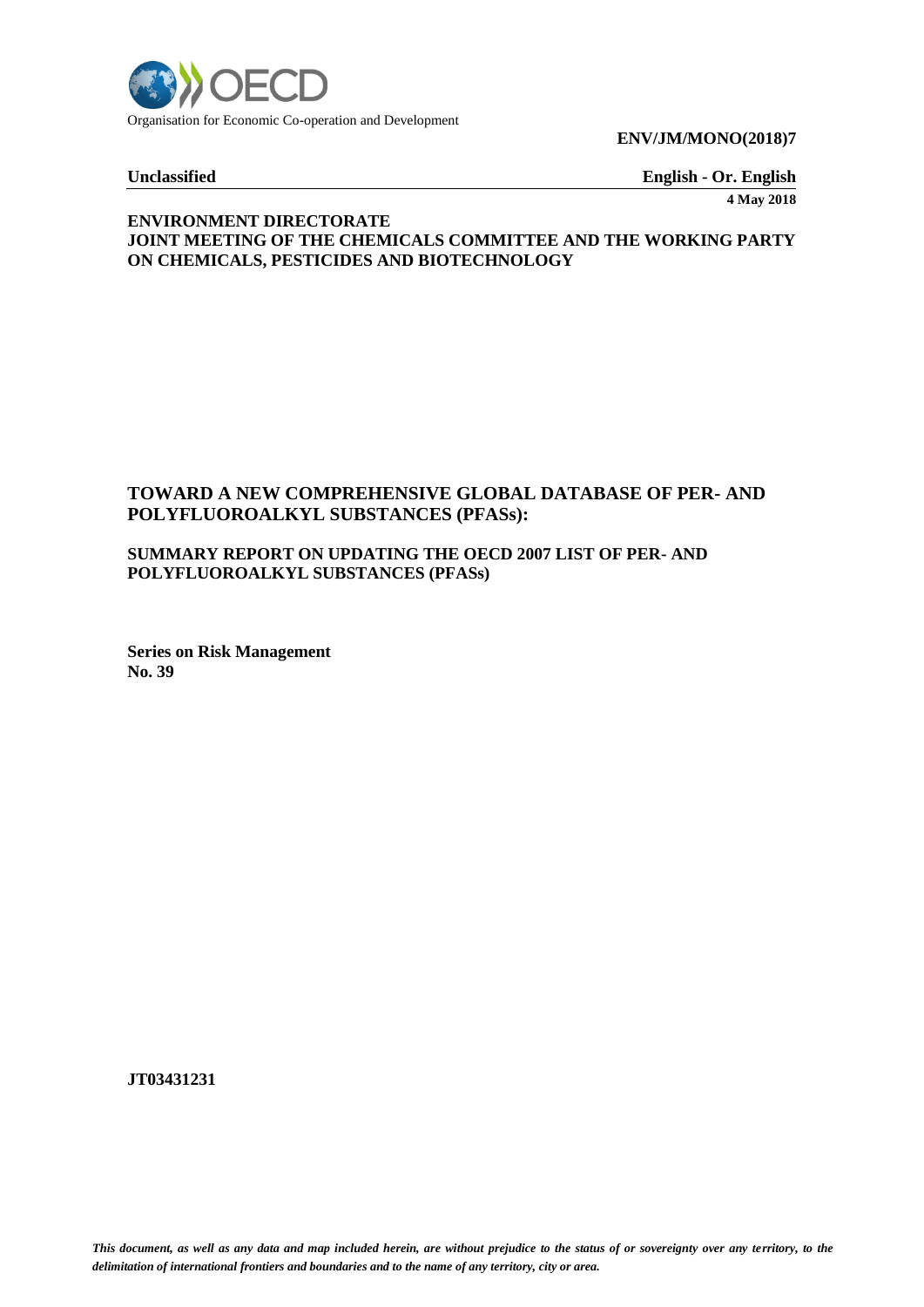# **2 │** ENV/JM/MONO(2018)7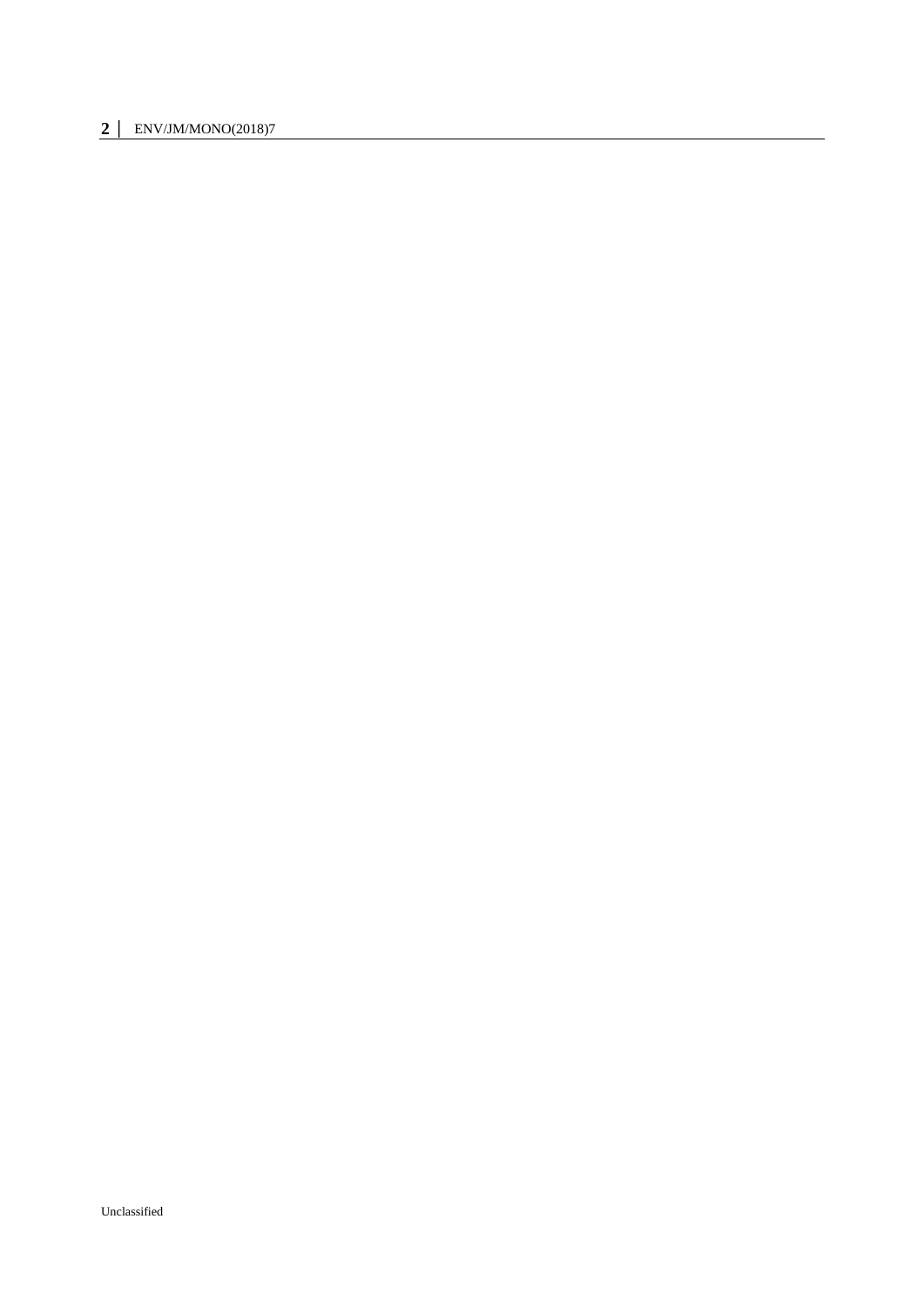# OECD Environment, Health and Safety Publications Series on Risk Management No. 39

# TOWARD A NEW COMPREHENSIVE GLOBAL DATABASE OF PER-AND POLYFLUOROALKYL SUBSTANCES (PFASs): SUMMARY REPORT ON UPDATING THE OECD 2007 LIST OF PER-AND POLYFLUOROALKYL SUBSTANCES (PFASs)



A cooperative agreement among FAO, ILO, UNDP, UNEP, UNIDO, UNITAR, WHO, World Bank and OECD

**Environment Directorate ORGANISATION FOR ECONOMIC COOPERATION AND DEVELOPMENT Paris 2018**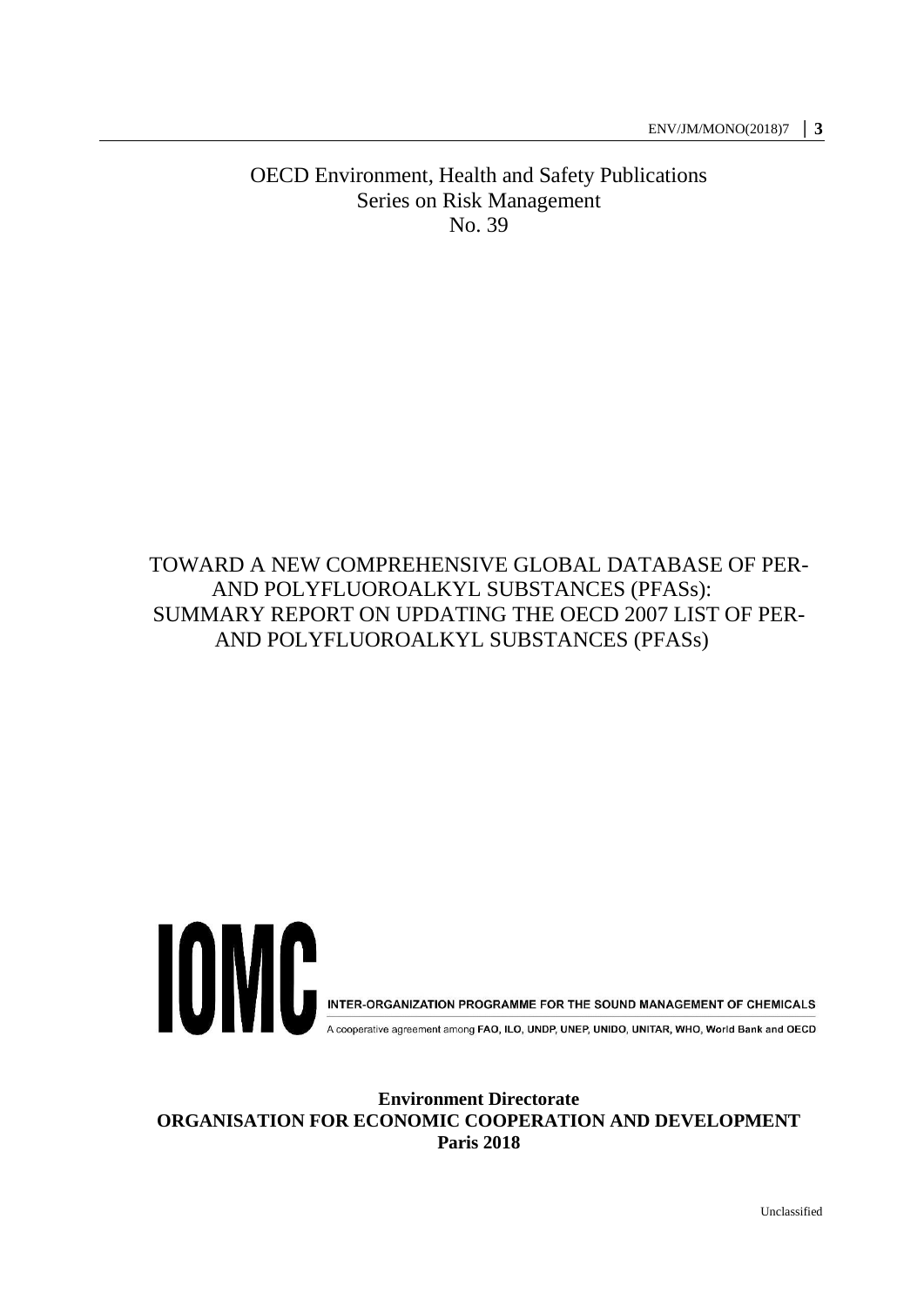## **About the OECD**

The Organisation for Economic Co-operation and Development (OECD) is an intergovernmental organisation in which representatives of 35 industrialised countries in North and South America, Europe and the Asia and Pacific region, as well as the European Commission, meet to co-ordinate and harmonise policies, discuss issues of mutual concern, and work together to respond to international problems. Most of the OECD's work is carried out by more than 200 specialised committees and working groups composed of member country delegates. Observers from several countries with special status at the OECD, and from interested international organisations, attend many of the OECD's workshops and other meetings. Committees and working groups are served by the OECD Secretariat, located in Paris, France, which is organised into directorates and divisions.

The Environment, Health and Safety Division publishes free-of-charge documents in twelve different series: **Testing and Assessment**; **Good Laboratory Practice and Compliance Monitoring**; **Pesticides**; **Biocides**; **Risk Management**; **Harmonisation of Regulatory Oversight in Biotechnology**; **Safety of Novel Foods and Feeds; Chemical Accidents; Pollutant Release and Transfer Registers; Emission Scenario Documents; Safety of Manufactured Nanomaterials;** and **Adverse Outcome Pathways.**  More information about the Environment, Health and Safety Programme and EHS publications is available on the OECD's World Wide Web site (www.oecd.org/chemicalsafety/).

*This publication was developed in the IOMC context. The contents do not necessarily reflect the views or stated policies of individual IOMC Participating Organizations.*

The Inter-Organisation Programme for the Sound Management of Chemicals (IOMC) was established in 1995 following recommendations made by the 1992 UN Conference on Environment and Development to strengthen co-operation and increase international co-ordination in the field of chemical safety. The Participating Organisations are FAO, ILO, UNDP, UNEP, UNIDO, UNITAR, WHO, World Bank and OECD. The purpose of the IOMC is to promote co-ordination of the policies and activities pursued by the Participating Organisations, jointly or separately, to achieve the sound management of chemicals in relation to human health and the environment.

.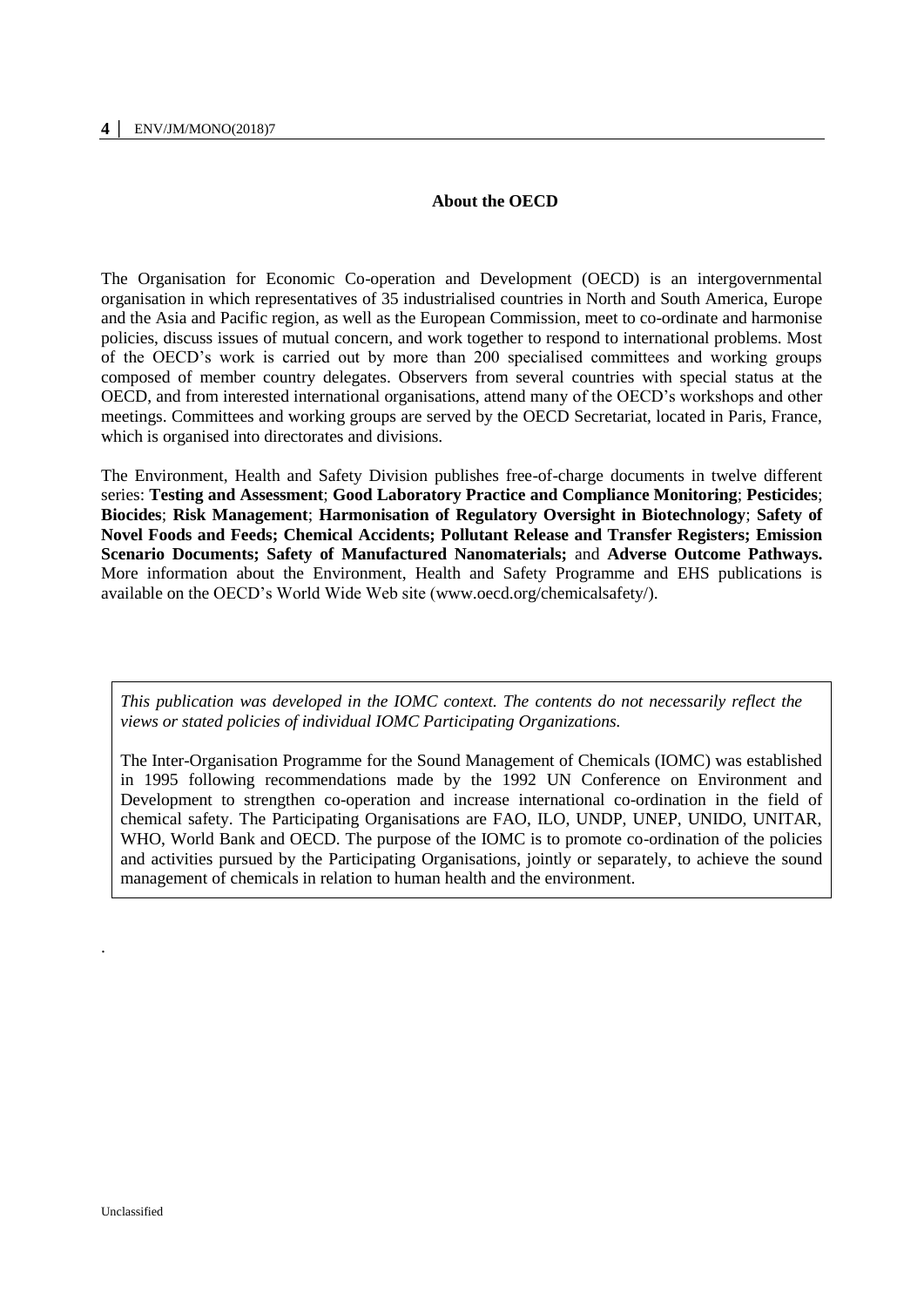**This publication is available electronically, at no charge.**

**Also published in the Series on Risk Management[: link](http://www.oecd.org/env/ehs/risk-management/series-on-risk-management-publications-by-number.htm)**

**For this and many other Environment, Health and Safety publications, consult the OECD's World Wide Web site (www.oecd.org/chemicalsafety/)**

**or contact:**

**OECD Environment Directorate, Environment, Health and Safety Division 2 rue André-Pascal 75775 Paris Cedex 16 France**

**Fax: (33-1) 44 30 61 80**

**E-mail: ehscont@oecd.org** 

#### **© OECD 2018**

Applications for permission to reproduce or translate all or part of this material should be made to: Head of Publications Service, RIGHTS@oecd.org, OECD, 2 rue André-Pascal, 75775 Paris Cedex 16, France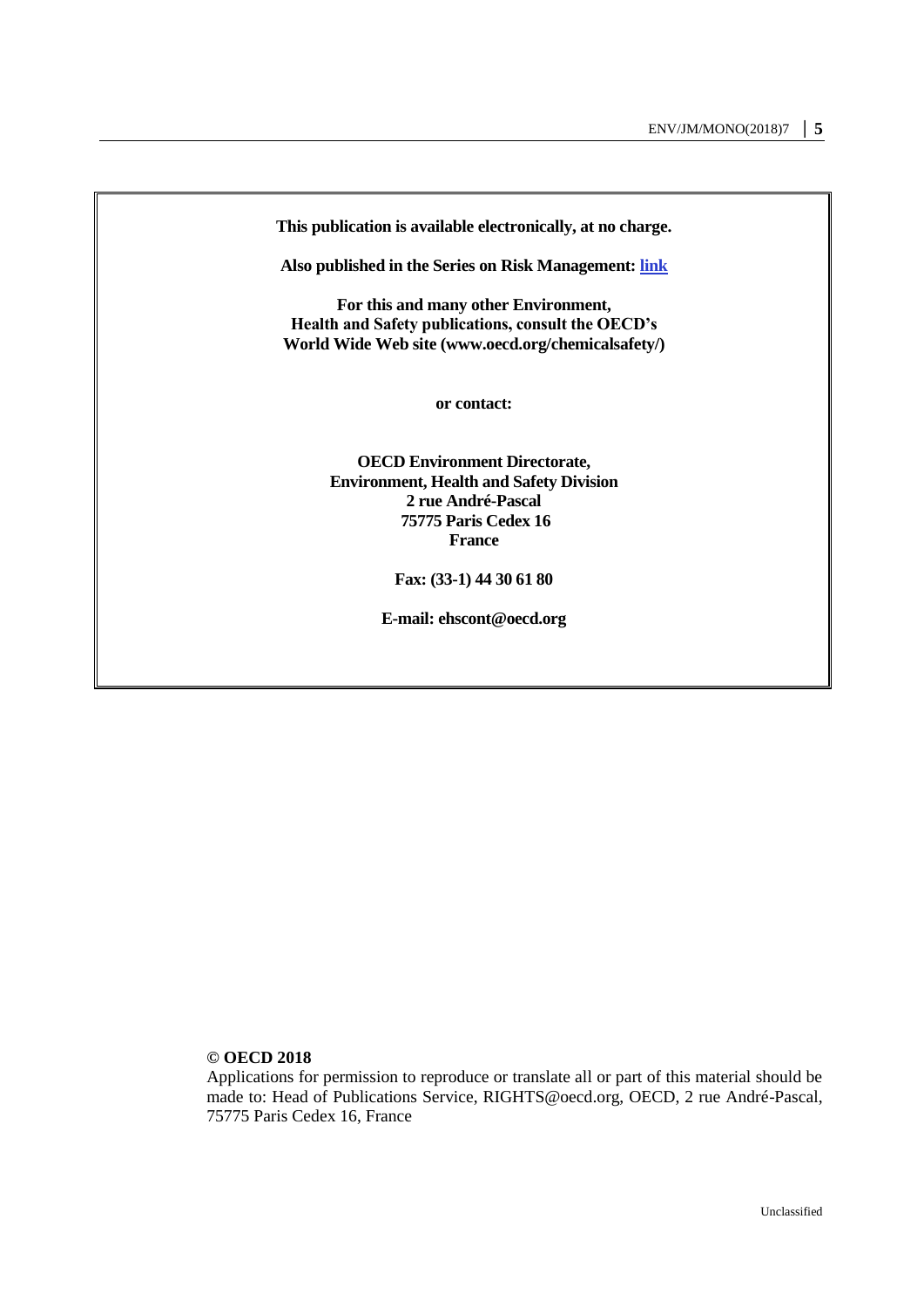# *Executive summary*

This study represents recent efforts by the OECD/UNEP Global PFC Group between January 2017 and February 2018 in updating the OECD "Lists of PFOS, PFAS, PFOA, PFCA, Related Compounds and Chemicals That May Degrade to PFCA", which was last updated in 2007, to provide a comprehensive list of per- and polyfluoroalkyl substances (PFASs) that may have been on the global market. In particular, it focuses on those PFASs, including perfluorocarbons, that contain a perfluoroalkyl moiety with three or more carbons (i.e.  $-C_nF_{2n}$ ,  $n \ge 3$ ) or a perfluoroalkylether moiety with two or more carbons (i.e.  $-C_nF_{2n}OC_mF_{2m}$ , n and  $m \ge 1$ ). The study utilises publicly accessible information sources, including (1) two lists of PFASs (and other highly fluorinated substances) by national or international regulatory bodies, (2) nine public national/regional inventories of chemicals, (3) two public national/regional inventories of chemicals in specific uses, (4) four public national/regional inventories of chemicals subject to specific regulations, and (5) one scientific database.

In total, 4730 PFAS-related CAS numbers have been identified and manually categorised in this study, including several new groups of PFASs that fulfil the common definition of PFASs (i.e. they contain at least one perfluoroalkyl moiety) but have not yet been commonly regarded as PFASs. The identified PFASs are diverse in terms of structure and other categorisation elements. In addition, the number and type of identified PFASs vary considerably across sources. Several limitations, gaps and challenges were identified, including (1) information gaps within the information sources searched, (2) gaps associated with information sources that were included, (3) limitations associated with the format of the study (as a snap shot of the situation when the study was done, while information may continuously evolve), and (4) challenges associated with the vague description of some PFASs identified, the currently used terminology of PFASs, and the current state of knowledge about certain aspects such as the degradability of many PFASs. As such, it should be noted that while this list is comprehensive, it is not an exhaustive list.

Based on lessons learned from identified limitations, gaps and challenges, opportunities for future improvement have also been identified. In particular, there is a need for an intensified dialogue and cooperative actions across regions and sectors, designing and fostering new types of public-private partnerships to facilitate effective and efficient information exchange between public and private sectors within the field of PFASs. Additional recommendations include (1) expansion of the current terminology of PFASs to reflect all substances and resolve issues identified (e.g., no clear cut-off values between some substance groups), (2) development of a web-based knowledge base to share up-todate information on PFASs across sectors and regions, and (3) continuous support to address critical knowledge gaps including the degradability of many non-studied PFASs.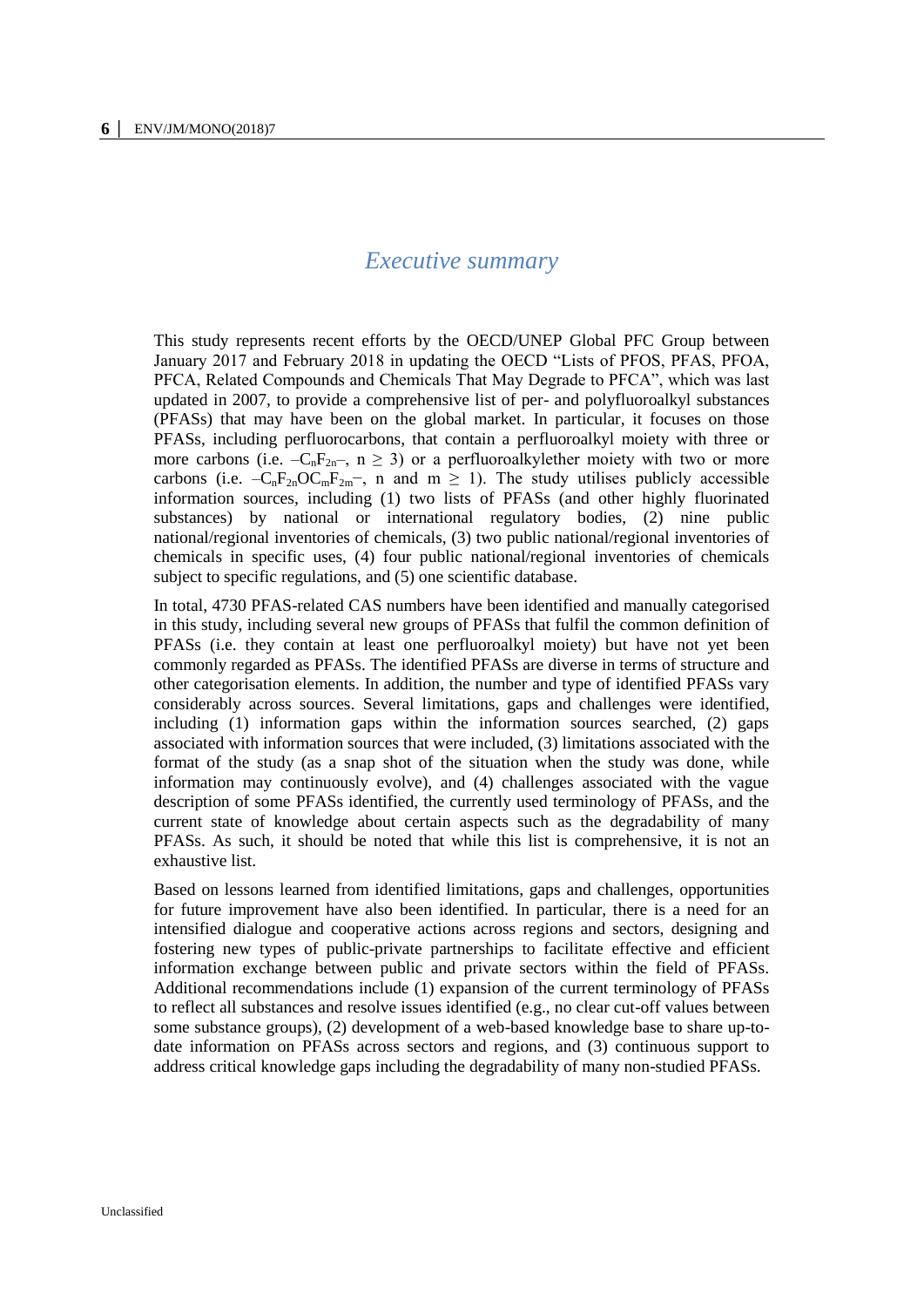# **1. Background, Aim and Scope**

The OECD/UNEP Global  $PFC<sup>1</sup>$  Group was established to respond to the Resolution II/5 adopted at the second session of the UN International Conference on Chemicals Management (ICCM 2) in 2009, which calls upon intergovernmental organizations, governments and other stakeholders to "consider the development, facilitation and promotion in an open, transparent and inclusive manner of national and international stewardship programmes and regulatory approaches to reduce emissions and the content of relevant perfluorinated chemicals of concern in products and to work toward global elimination, where appropriate and technically feasible". Further work on this resolution was reaffirmed in Resolution III/3 adopted at ICCM 3 noting that a significant need remains for additional work to support implementation of Resolution II/5. This work is conducted within the framework of the OECD/ UNEP Global PFC Group.

This report summarizes recent efforts by the OECD/UNEP Global PFC Group between January 2017 and February 2018 in updating the OECD "Lists of PFOS, PFAS<sup>2</sup>, PFOA, PFCA, Related Compounds and Chemicals That May Degrade to PFCA" that was last updated in 2007 (hereafter referred to as "*OECD 2007 List*") to provide a comprehensive list of per- and polyfluoroalkyl substances (PFASs) that may have been present on the global market. In particular, this report highlights (1) the methodology that was used to update the OECD 2007 List (Section 2), (2) the major findings with respect to the total numbers and types of PFASs identified (Section 3), and (3) the limitations, gaps and challenges identified in the development of the new list, and opportunities for improving the future understanding of PFASs production, use on the global market, and presence in the environment, biota, and other matrices (Section 4).

According to the currently most accepted terminology (Buck et al., 2011), per- and polyfluoroalkyl substances (PFASs) are a family of anthropogenic chemicals that "contain one or more C atoms on which all the H substituents (present in the nonfluorinated analogues from which they are notionally derived) have been replaced by F atoms, in such a manner that they contain the perfluoroalkyl moiety  $(C_nF_{2n+1}-)$ ." In the past, PFASs were often referred to as "PFCs" (per- and polyfluorinated chemicals), but this term "PFCs" can also be understood as perfluorocarbons (e.g., under the Kyoto Protocol; UNFCCC, 2014), which contain only carbon and fluorine. In this study, the focus is on a much broader range of substances beyond only perfluorocarbons. To avoid confusion, the term "PFASs" and associated terminology as recommended by Buck et al. (2011) has been used instead of "PFCs".

Due to the high chemical and thermal stability and the water- and oil-repellency of the perfluoroalkyl moiety, many PFASs are effective surfactants or surface protectors, and

 $\overline{a}$ 

<sup>1</sup> PFCs refer here to per- and poly-fluorinated chemicals, and not to perfluorocarbons.

<sup>2</sup> Please note that the acronym "PFAS" in the "OECD 2007 List" referred to "perfluoroalkyl sulfonate". This terminology is no longer commonly used and is replaced by the acronym "PFSA" as recommended in Buck et al. (2011).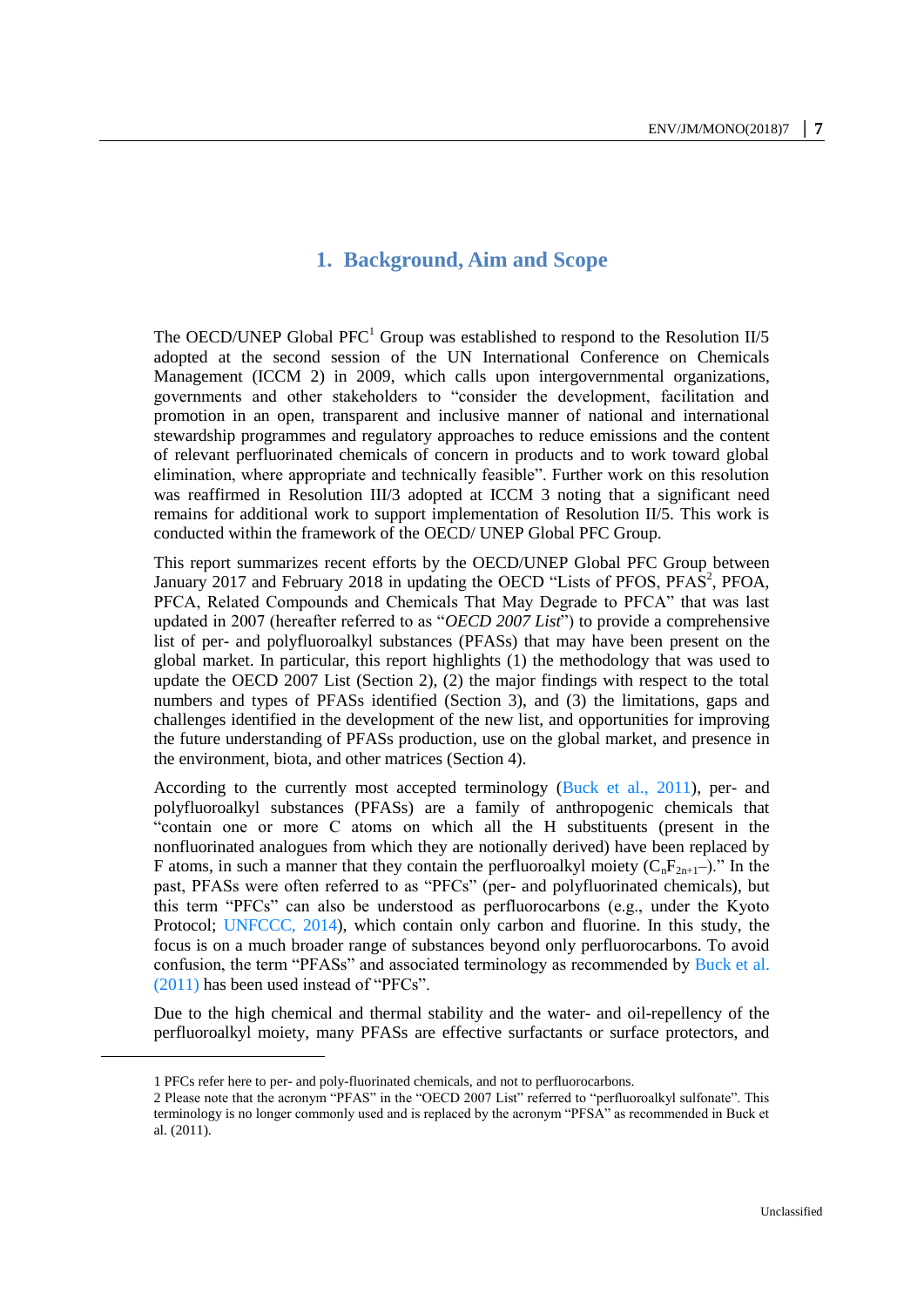have therefore been widely produced and used in numerous commercial and consumer applications since the late 1940s (Banks et al., 1994; Kissa, 2001; Buck et al., 2011). Since the late 1990s and early 2000s, numerous studies have been conducted to understand and assess PFASs with a particular focus on so-called "long-chain" perfluoroalkyl acids (PFAAs)<sup>3</sup> and their precursors. Consequently, long-chain PFAAs have been identified as highly persistent (P), bioaccumulative (B), and toxic (T) (see scientific evidence reviewed by OECD, 2013). In addition, they have been detected to be ubiquitously distributed in the environment (e.g., Gawor et al., 2014; Rankin et al., 2016; Kaboré et al., 2017), biota (e.g., Giesy and Kannan, 2002; Houde et al., 2011; Ahrens and Bundschuh, 2014), and humans (e.g., Vestergren and Cousins, 2009), including in remote regions far from sources (e.g., Young et al., 2007; Butt et al., 2010). Hence, long-chain PFAAs have been recognised as global contaminants of high concern. Driven by concerns about undesired adverse effects on humans and the environment, regulatory measures, industry voluntary initiatives and risk management programmes (e.g., rules for use and voluntary controls) to restrict/eliminate releases of long-chain PFAAs and precursors have been initiated since 2000, particularly in many developed countries (OECD, 2015). In response to these actions, an industrial transition has taken place to replace long-chain PFAAs and their precursors with alternative chemicals, many of which are still PFASs (for examples, see Buck et al., 2011, Wang et al., 2013, 2016 and references therein). It is noted that there is an increasing interest by regulators<sup>4</sup> and scientists across the globe to assess legacy and novel PFASs other than long-chain PFASs.

However, in contrast to the continuous industrial development of diverse PFASs over the past decades, progress in the public domain in identifying and understanding production, use, releases and environmental presence of the various PFASs on the global market has been limited due to the complexity of the issue, data scarcity and fragmentation, and data confidentiality. In brief, two distinct but complementary approaches have been developed: Some scientists use a "bottom-up" approach that systematically identifies and studies the life-cycle of some PFASs based on public literature and surveys, whereas other scientists use a "top-down" approach that empirically measures, identifies and quantifies known and unknown PFASs in environmental media, biota, humans and other matrices (e.g., products, drinking water) using chemical analysis (e.g., Place and Field, 2012; Backe et al., 2013; Liu et al., 2015, Strynar et al., 2015; Newton et al., 2017). This study focuses on the "bottom-up" approach based on publicly available information, whereas readers may find more details on the "top-down" approach to empirically measuring and identifying unknown PFASs in Ruan and Jiang (2017) and references therein.

On the international level, several milestones have been reached in using "bottom-up" approaches to identifying PFASs, including the three OECD surveys on production and use of PFASs (OECD, 2005, 2006, 2011) and the OECD 2007 List (OECD, 2007). In particular, the OECD 2007 List of PFASs identified over 950 Chemical Abstract Service

 $\overline{a}$ 

<sup>&</sup>lt;sup>3</sup> In this study, PFAAs also cover per- and polyfluoroalkylether acids, i.e. those acids with the acidic functional group(s) directly connecting to a perfluoroalkylether chain  $(-C_nF_{2n}OC_mF_{2m-})$ , or in some cases a polyfluoroalkylether chain (one or multiple fluorine atoms in the perfluoroalkylether chain may be substituted with atoms other than fluorine) (for examples, see Figure 4 below). Based on the commonly accepted OECD definition, long-chain PFAAs refer to perfluoroalkyl carboxylic acids (PFCAs) with  $\geq$  7 perfluorinated carbons and perfluoroalkane sulfonic acids (PFSAs) with  $\geq$  6 perfluorinated carbons.

<sup>4</sup> For example, multiple PFASs other than long-chain PFASs are listed in ECHA's Public Activities Coordination Tool (PACT) to be assessed [\(https://echa.europa.eu/pact\)](https://echa.europa.eu/pact).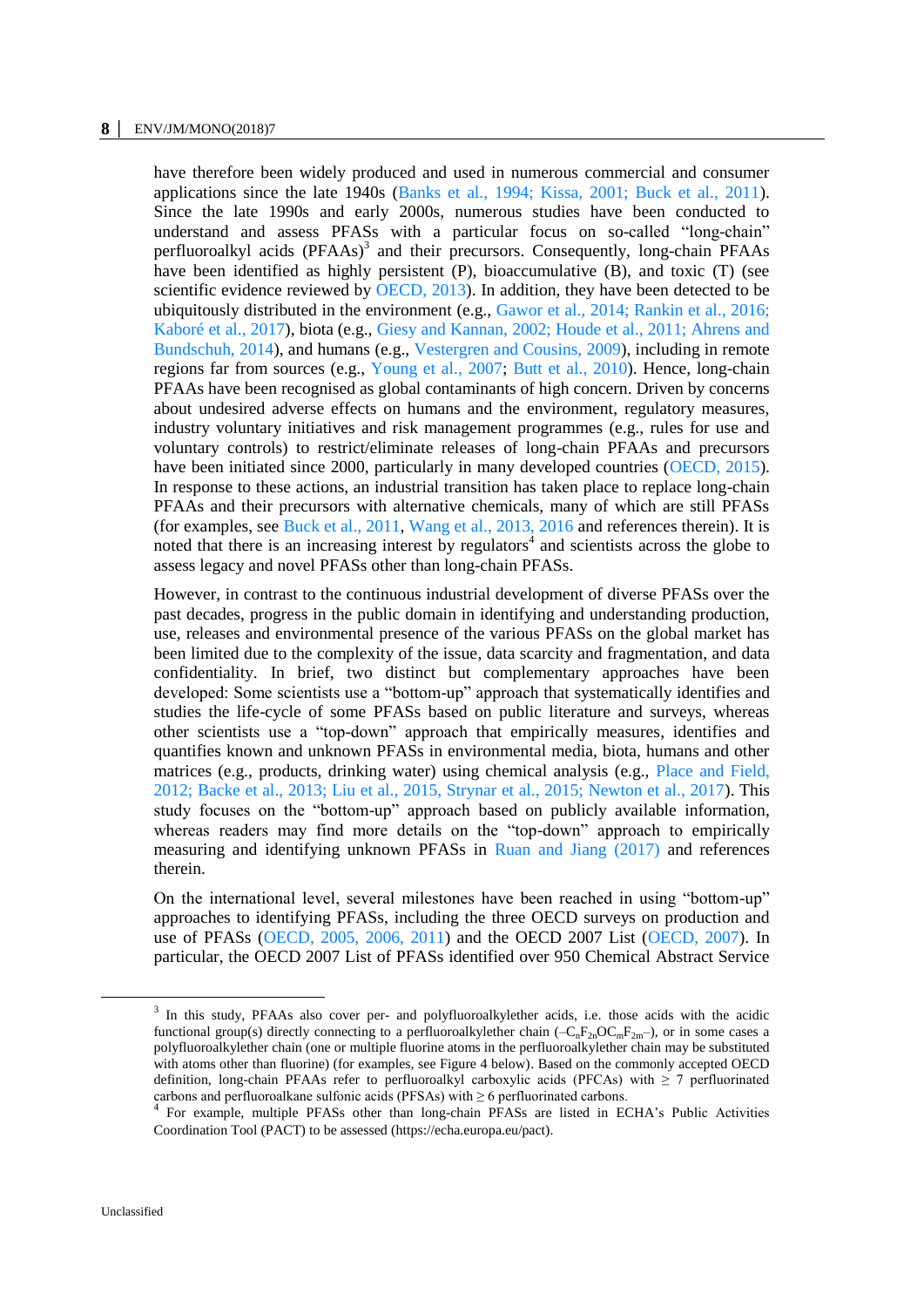Registry Numbers (hereafter referred to as "CAS Nos." or "CAS numbers"). Recently, the Swedish Chemicals Agency (KEMI) systematically investigated national/regional chemical inventories and other public sources, identified PFASs and other highly fluorinated substances with over 2000 CAS numbers, and indicated that many more PFASs may be present on the global market with unknown CAS numbers (KEMI, 2015). The present study builds on and expands these major efforts in identifying PFASs that may have been on the market using a carefully designed methodology (see Section 2 below). The resulting list of PFASs is briefly summarized in Section 3 and provided in the accompanying Excel spreadsheets, which may be used as a resource for scientific and regulatory activities. It should be noted that this list is not an exhaustive list of all PFASs that have been on the market and/or may be detected in the environment; limitations, gaps and challenges within and beyond the current lists, and opportunities to address them, are summarized in Section 4.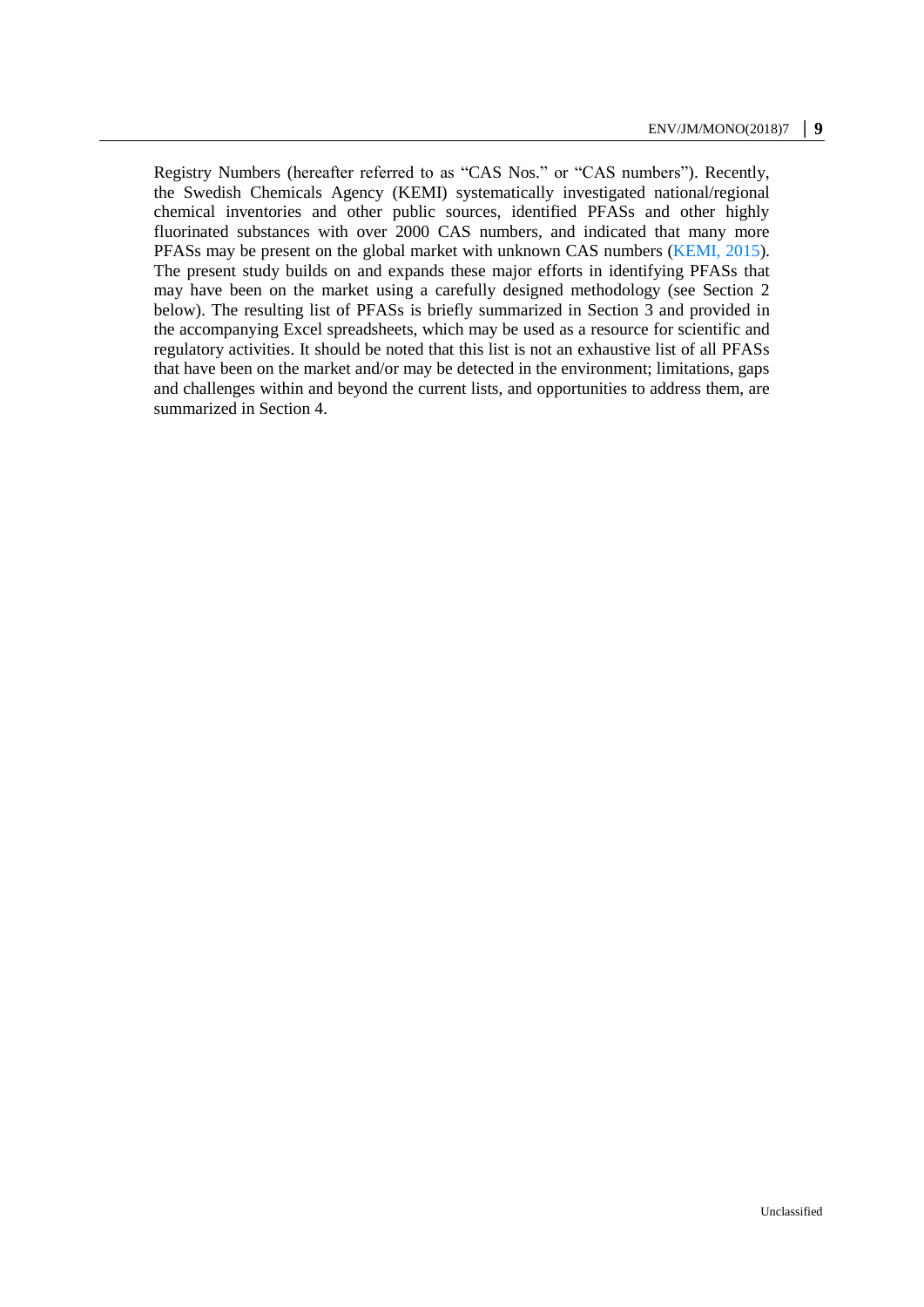## **2. Methodology**

PFASs have been manufactured typically by one of the following three techniques: electrochemical fluorination, telomerization, or oligomerization; all of the three methods result in complex mixtures containing intended substances, unreacted raw material residuals, and/or byproducts, which may in some cases be purified through additional processing (Banks et al., 1994; Kissa, 2001; Buck et al., 2011). In addition, the polyfluorinated PFASs, i.e. PFASs in which for at least one, but not all, carbon atoms all hydrogen atoms have been replaced by fluorine atoms (Buck et al., 2011), may degrade during their life-cycle both within the products that contain them and in the environment to form various degradation intermediates and stable PFAAs (e.g., Young and Mabury, 2007; Liu and Avendaño, 2013; Butt et al., 2014; Wang et al., 2014). Therefore, PFASs that are on the global market and in the environment consist of intentionally produced substances and unintentionally generated substances (i.e. unreacted residuals, byproducts, and degradation intermediates). The original intention of this study was to focus on identifying PFASs that have been produced for commercial uses (as registered under many national/regional chemical inventories). However, during the development of the list, it was noted that some sources do not have such a clear indication (for details, see Table 2 below). Therefore, a clear labelling of PFASs with respect to their origins (e.g., produced for commercial uses, produced for research purposes, unintentionally generated) cannot be made in this study; this is discussed further in Section 4 below.

It should also be noted that this study focuses on those PFASs that contain a perfluoroalkyl moiety with three or more carbons (i.e.  $-C_nF_{2n}$ ,  $n \ge 3$ )<sup>5</sup> or a perfluoroalkylether moiety with two or more carbons (i.e.  $-C_nF_{2n}OC_mF_{2m}$ , n and  $m \ge 1$ ). Some PFASs with shorter-chain perfluoroalkyl(ether) moieties have also been present in products as intended ingredients (e.g., lithium bis(trifluoromethylsulfonyl)imide (CAS number 90076-65-6) as electrolytes in the manufacture of batteries for electric vehicles or stationary applications; ECHA, 2018) or as impurities (e.g., Barzen-Hanson and Field, 2015), and/or in the environment (e.g., Barzen-Hanson and Field, 2015); however, they are not within the scope of this study.

The overall methodology is illustrated in Figure 1, and details on information sources, PFAS identification, and major information processing steps are summarized in the subsections below.

<sup>&</sup>lt;sup>5</sup> Please note that in this study, the definition of a perfluoroalkyl moiety has been expanded from " $(C_nF_{2n+1}$ -" in Buck et al. (2011) to " $-C_nF_{2n}$ " so as to include PFASs with both ends of the perfluoroalkyl moiety connected to a functional group (e.g., perfluoroalkyl dicarboxylic acids, HOOC–C<sub>n</sub>F<sub>2n</sub>–COOH), including cyclic analogues of linear PFASs (e.g., C<sub>6</sub>F<sub>11</sub>SO<sub>3</sub>K, CAS No. 3107-18-4).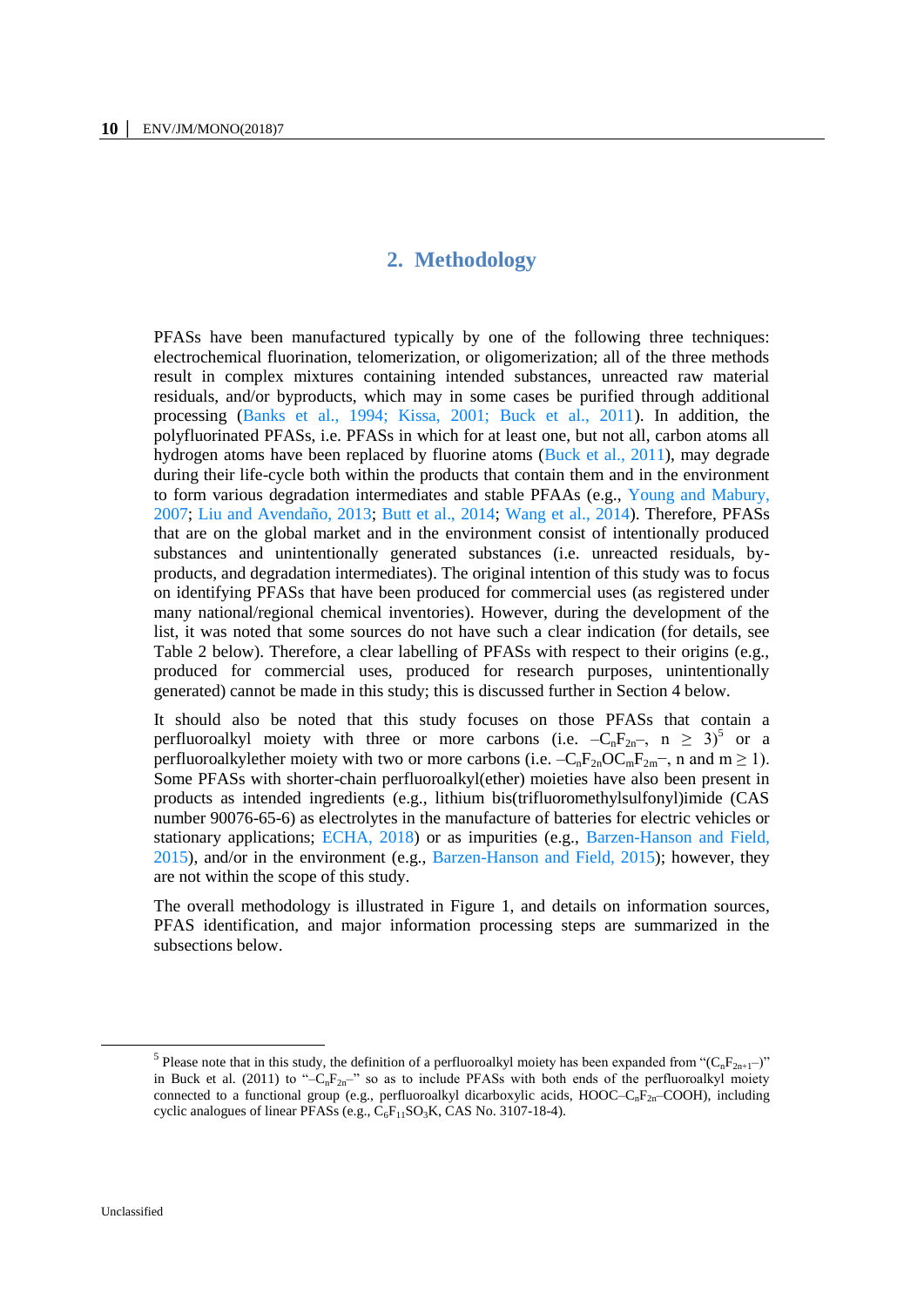

**Figure 1. Schematic overview of the methodology used in this study**

### **2.1. Information Sources and PFAS Identification**

This study utilises publicly accessible information sources, consisting of the following categories: (1) lists of PFASs (and other highly fluorinated substances), (2) national/regional chemical inventories, (3) national/regional inventories of chemicals in specific uses, (4) national/regional inventories of chemicals subject to specific regulations, and (5) a scientific database. Details on information sources and PFAS identification (based on the common definition by Buck et al.  $(2011)$  and the chain length criteria as set above) are listed in Table 1.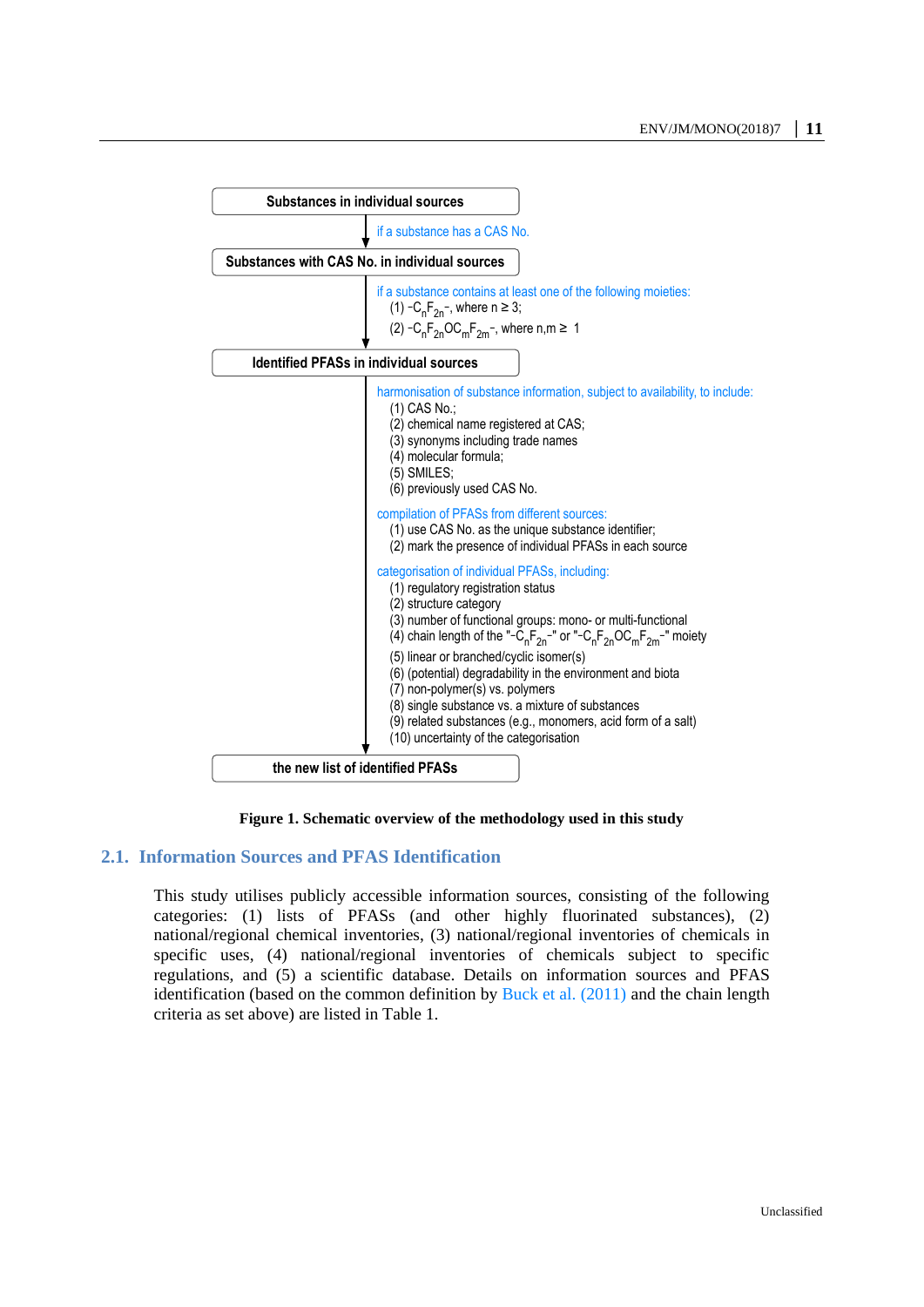|                                              | <b>Details</b>                                                                                                                                                                                                                                                                                                                                                                                                                                                                                                                                                                                                                                                                                                                                                                                                                                                                           | <b>PFAS Identification</b>                                                                                                                                                                                                |  |
|----------------------------------------------|------------------------------------------------------------------------------------------------------------------------------------------------------------------------------------------------------------------------------------------------------------------------------------------------------------------------------------------------------------------------------------------------------------------------------------------------------------------------------------------------------------------------------------------------------------------------------------------------------------------------------------------------------------------------------------------------------------------------------------------------------------------------------------------------------------------------------------------------------------------------------------------|---------------------------------------------------------------------------------------------------------------------------------------------------------------------------------------------------------------------------|--|
|                                              | Existing Lists of PFASs (and Other Highly Fluorinated Substances)                                                                                                                                                                                                                                                                                                                                                                                                                                                                                                                                                                                                                                                                                                                                                                                                                        |                                                                                                                                                                                                                           |  |
| OECD<br>2007 List                            | Lists of PFOS, PFAS, PFOA, PFCA, Related Compounds and<br>Chemicals That May Degrade to PFCA (http://oe.cd/2ah);<br>Includes substances from the responses to the OECD surveys, listed<br>on the inventories of OECD member countries (with a perfluorinated<br>chain of four or more carbons), reviewed by international agencies or<br>regulatory bodies, and identified from published literatures;<br>Does not contain chemical substances listed in the confidential<br>sections of the inventories, provisional PMN list of TSCA and<br>inventories of non-OECD countries, chemical intermediates and R&D<br>chemicals, chlorofluorocarbons (CFCs), hydrofluorocarbons (HFCs),<br>hydrochlorofluorocarbons (HCFCs), perfluorocarbons (PFCs) and<br>polymers with fluorinated backbone structures (e.g., fluoropolymers)<br>Entries considered in the PFAS identification step: 993 | Taken as they are in the List after<br>filtering out substances without CAS<br>numbers                                                                                                                                    |  |
| <b>KEMI 2015</b><br>Report                   | Occurrence and use of highly fluorinated substances and alternatives<br>(https://www.kemi.se/global/rapporter/2015/report-7-15-occurrence-<br>and-use-of-highly-fluorinated-substances-and-alternatives.pdf);<br>Based on information from databases that the Swedish Chemicals<br>Agency has access to (e.g., the Swedish Products Register and the<br>ECHA database of registered substances), information in scientific<br>articles, various reports on, and lists of, industrial chemicals from other<br>countries (mainly North America and Asia), and information from<br>industry;<br>Includes both PFASs and other highly fluorinated substances;<br>Entries considered in the PFAS identification step: 2542                                                                                                                                                                    | Taken as they are in the Report after<br>filtering out substances without a CAS<br>number and substances that do not<br>contain $-C_nF_{2n}$ (n $\geq$ 3) or $-C$ -<br>$nF_{2n}OC_mF_{2m}$ (n and m $\geq$ 1).            |  |
|                                              | <b>National/Regional Chemical Inventories</b>                                                                                                                                                                                                                                                                                                                                                                                                                                                                                                                                                                                                                                                                                                                                                                                                                                            |                                                                                                                                                                                                                           |  |
| <b>AICS</b>                                  | Australian Inventory of Chemical Substances<br>(https://www.nicnas.gov.au/chemical-inventory-AICS);<br>A database of chemicals available for industrial use in Australia;<br>Regularly updated; a list of substances containing the term "fluoro" in<br>the chemical name was kindly provided by the National Industrial<br>Chemicals Notification and Assessment Scheme (NICNAS) on October<br>3, 2017;<br>Entries considered in the PFAS identification step: 903                                                                                                                                                                                                                                                                                                                                                                                                                      | Taken as they are in the respective<br>sources after filtering out substances<br>without a CAS number and<br>substances that do not contain<br>$-C_nF_{2n}$ (n $\geq$ 3) or $-C_nF_{2n}OC_mF_{2m}$<br>(n and $m \ge 1$ ). |  |
| Canadian<br><b>DSL</b><br>Chinese            | Canadian Domestic Substances List (https://pollution-<br>waste.canada.ca/substances-search/Substance?lang=en);<br>Includes Substances manufactured in, imported into or used in Canada<br>on a commercial scale:<br>Regularly updated, and last accessed on October 13, 2017 for this<br>study;<br>Entries considered in the PFAS identification step: 519<br>Inventory of Existing Chemical Substances Produced or Imported in                                                                                                                                                                                                                                                                                                                                                                                                                                                          |                                                                                                                                                                                                                           |  |
| <b>IECSC</b>                                 | China (https://chemicalwatch.com/asiahub/15187/existing-chemical-<br>substances-inventory-2016-revisionchina/);<br>Last updated in March 2016 (used in this study);<br>Entries considered in the PFAS identification step: 621                                                                                                                                                                                                                                                                                                                                                                                                                                                                                                                                                                                                                                                           |                                                                                                                                                                                                                           |  |
| <b>ECHA Pre-</b><br>registered<br>Substances | Pre-registration intentions submitted by companies planning to register<br>phase-in (existing) substances to the European Chemicals Agency<br>(ECHA) (https://echa.europa.eu/information-on-chemicals/pre-<br>registered-substances);<br>This list reflects only an intention to register, not actual registration of<br>the substances:<br>Regularly updated, and last accessed on October 3, 2017 for this<br>study;<br>Entries considered in the PFAS identification step: 5801                                                                                                                                                                                                                                                                                                                                                                                                       | Taken as they are in the respective<br>sources after filtering out substances<br>without CAS numbers and substances<br>that do not contain $-C_nF_{2n}$ (n ≥ 3) or<br>$-C_nF_{2n}OC_mF_{2m}$ (n and m $\geq$ 1).          |  |

## **Table 1. Overview of information sources used in this study**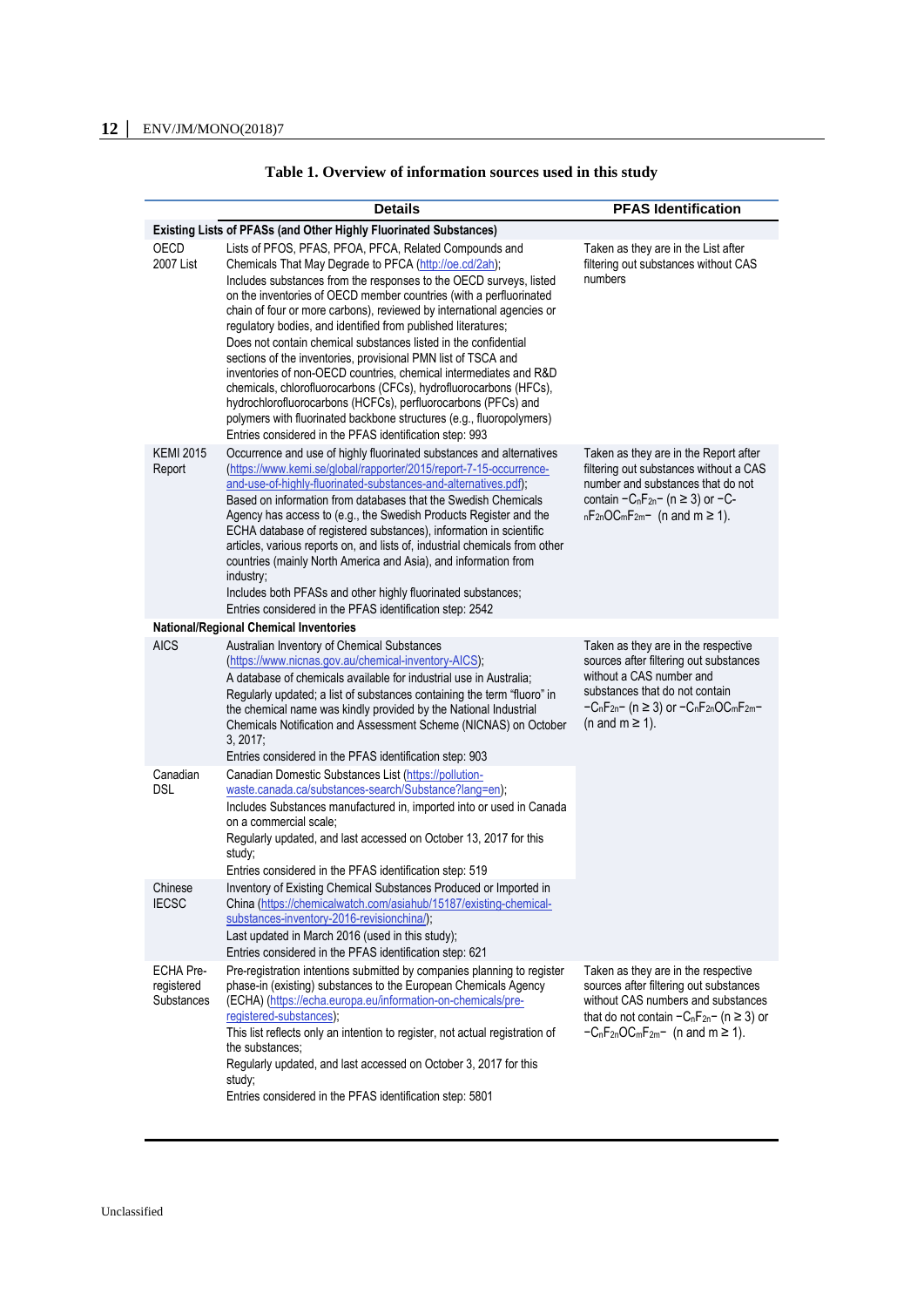| <b>ECHA</b><br>Registered<br>Substances                                    | Substances that are registered under the EU Chemicals Regulation,<br>REACH (https://echa.europa.eu/information-on-chemicals/registered-<br>substances);<br>Regularly updated, and last accessed on October 3, 2017 for this<br>study;<br>Entries considered in the PFAS identification step: 1014                                                                                                                                                                                                                                                                                                                                                                                        |                                                                                                                                                                                                                       |  |  |
|----------------------------------------------------------------------------|------------------------------------------------------------------------------------------------------------------------------------------------------------------------------------------------------------------------------------------------------------------------------------------------------------------------------------------------------------------------------------------------------------------------------------------------------------------------------------------------------------------------------------------------------------------------------------------------------------------------------------------------------------------------------------------|-----------------------------------------------------------------------------------------------------------------------------------------------------------------------------------------------------------------------|--|--|
| Japanese<br><b>ENCS</b>                                                    | List of Existing and New Chemical Substances<br>(http://www.nite.go.jp/en/chem/chrip/chrip_search/systemTop);<br>Regularly updated, and last accessed on October 3, 2017 for this<br>study;<br>Entries considered in the PFAS identification step: 1589                                                                                                                                                                                                                                                                                                                                                                                                                                  |                                                                                                                                                                                                                       |  |  |
| <b>SPIN</b>                                                                | Substances in Preparations in Nordic Countries (SPIN) database<br>(http://spin2000.net);<br>Includes quantities, industries in which it is used, and the function of<br>chemicals that are used in the Nordic countries based on data from the<br>Product Registries of Norway, Sweden, Denmark and Finland;<br>Regularly updated, and last accessed on October 3, 2017 for this<br>study;<br>Entries considered in the PFAS identification step: 733                                                                                                                                                                                                                                    |                                                                                                                                                                                                                       |  |  |
| US EPA<br>TSCA<br>Inventory                                                | A list of each chemical substance that is manufactured or processed,<br>including imports, in the United States for uses under TSCA<br>(https://www.epa.gov/tsca-inventory/how-access-tsca-inventory);<br>Regularly updated, and last updated in June 2017 (used in this study);<br>Entries considered in the PFAS identification step: 2094                                                                                                                                                                                                                                                                                                                                             |                                                                                                                                                                                                                       |  |  |
| US EPA<br><b>CDR</b><br>(formerly<br>IUR)<br>Inventories                   | US EPA Chemical Data Reporting (formerly Inventory Update Rule)<br>Inventories (https://www.epa.gov/chemical-data-reporting);<br>Basic exposure-related information on the types, quantities and uses of<br>chemical substances produced domestically and imported into the<br>United States when production volumes for the chemical are 25,000<br>pounds or greater at any single site for a specific reporting year (a<br>reduced reporting threshold $-2,500$ pounds $-$ now applies to chemical<br>substances subject to certain TSCA actions);<br>Data collected in 1986, 1990, 1994, 1998, 2002, 2006, 2012 and 2016;<br>Entries considered in the PFAS identification step: 1441 |                                                                                                                                                                                                                       |  |  |
|                                                                            | National/regional Inventories of Chemicals in Specific Uses                                                                                                                                                                                                                                                                                                                                                                                                                                                                                                                                                                                                                              |                                                                                                                                                                                                                       |  |  |
| <b>US FDA</b><br><b>FCS</b>                                                | US FDA Inventory of Effective Food Contact Substance Notification<br>(https://www.accessdata.fda.gov/scripts/fdcc/?set=FCN);<br>effective premarket notifications for food contact substances that have<br>been demonstrated to be safe for their intended use in the United<br>States:<br>Regularly updated, and last accessed on October 3, 2017 for this<br>study;<br>Entries considered in the PFAS identification step: 43                                                                                                                                                                                                                                                          | Taken as they are in the respective<br>sources after filtering out substances<br>without CAS numbers and substances<br>that do not contain $-C_nF_{2n}$ (n $\geq$ 3) or<br>$-C_nF_{2n}OC_mF_{2m}$ (n and m $\geq$ 1). |  |  |
| <b>EU Cosing</b>                                                           | European Commission database for information on cosmetic<br>substances and ingredients (http://ec.europa.eu/growth/tools-<br>databases/cosing/);<br>Regularly updated, and last accessed on October 3, 2017 for this<br>study;<br>Entries considered in the PFAS identification step: 107                                                                                                                                                                                                                                                                                                                                                                                                |                                                                                                                                                                                                                       |  |  |
| National/regional Inventories of Chemicals Subject to Specific Regulations |                                                                                                                                                                                                                                                                                                                                                                                                                                                                                                                                                                                                                                                                                          |                                                                                                                                                                                                                       |  |  |
| Canada<br><b>PCTSR</b><br>2012                                             | Non-exhaustive list of chemical abstracts service registry numbers for<br>substances subject to the Prohibition Of Certain Toxic Substances<br>Regulations, 2012;<br>The list was kindly provided by the Government of Canada in<br>November 2016;<br>Entries considered in the PFAS identification step: 167                                                                                                                                                                                                                                                                                                                                                                            | Taken as they are in the respective<br>sources                                                                                                                                                                        |  |  |
| Japan<br>Examples<br>for the<br>Stockholm<br>Convention                    | Examples of PFOA and related substances based on the discussion of<br>POPRC12 under the Stockholm Convention<br>(http://www.meti.go.jp/policy/chemical_management/int/2_besshi2.pdf);<br>Prepared for domestic survey by the Ministry of Economy, Trade and<br>Industry, Japan;                                                                                                                                                                                                                                                                                                                                                                                                          |                                                                                                                                                                                                                       |  |  |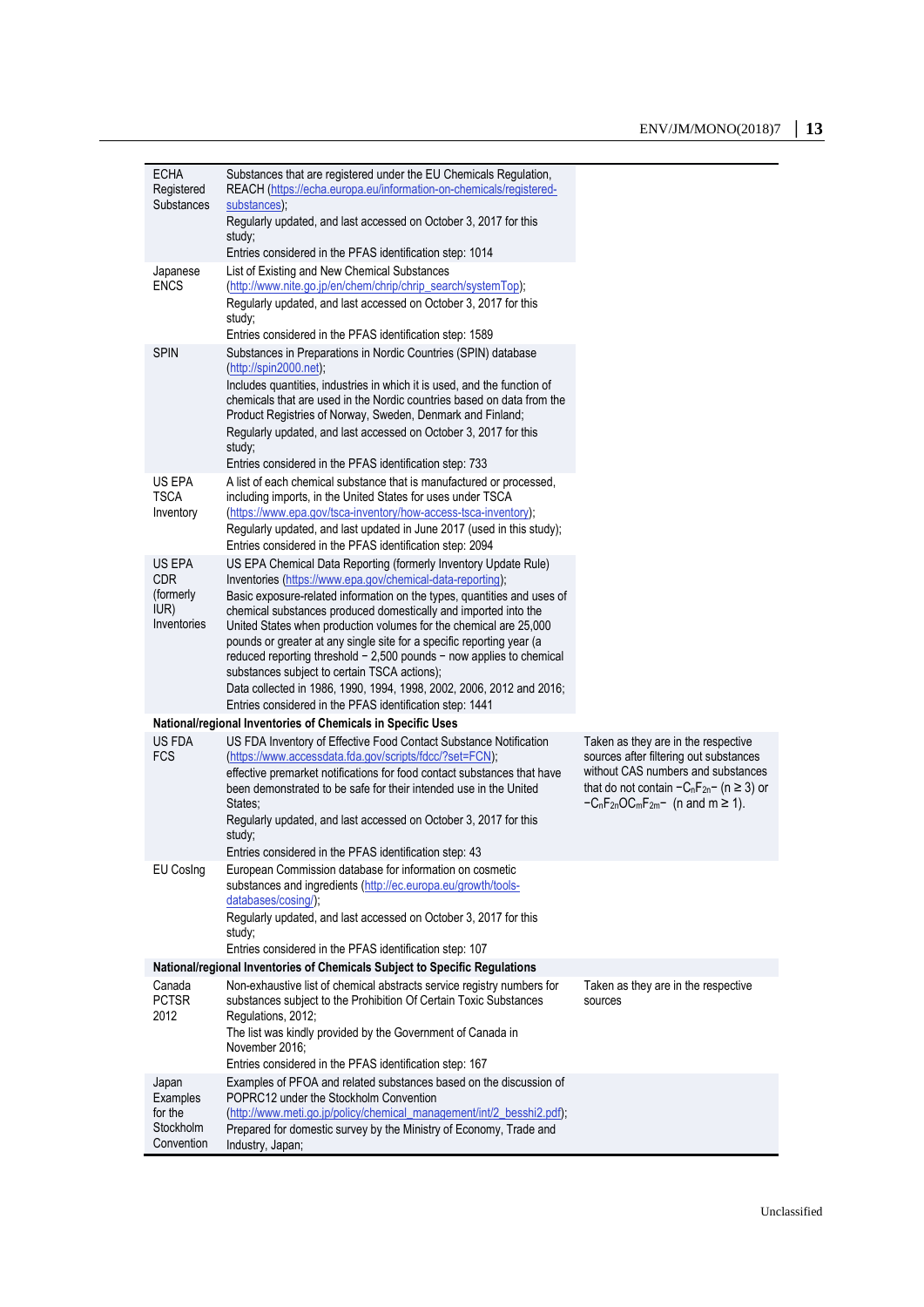|                                                 | Entries considered in the PFAS identification step: 49                                                                                                                                                                                                                                                                                                                                                                                                                                                                                                                                                                                                                                                                                                                                   |                                                                                                                                                                                 |  |  |  |
|-------------------------------------------------|------------------------------------------------------------------------------------------------------------------------------------------------------------------------------------------------------------------------------------------------------------------------------------------------------------------------------------------------------------------------------------------------------------------------------------------------------------------------------------------------------------------------------------------------------------------------------------------------------------------------------------------------------------------------------------------------------------------------------------------------------------------------------------------|---------------------------------------------------------------------------------------------------------------------------------------------------------------------------------|--|--|--|
| US EPA<br>TSCA 12b                              | Chemicals subject to TSCA Section 12(b) Export Notification<br>Requirements (https://www.epa.gov/tsca-import-export-<br>requirements/chemicals-subject-tsca-section-12b-export-notification-<br>requirements);<br>Entries considered in the PFAS identification step: 758                                                                                                                                                                                                                                                                                                                                                                                                                                                                                                                |                                                                                                                                                                                 |  |  |  |
| Australia<br><b>IMAP</b> Tier<br>$\mathfrak{p}$ | Substances that have been assessed at Tier II (individual chemical<br>evaluation) under the Inventory Multi-tiered Assessment and<br>Prioritisation (IMAP) by the NICNAS for the human health and<br>environmental impacts of unassessed industrial chemicals listed on the<br>Australian Inventory of Chemical Substances (AICS)<br>(https://www.nicnas.gov.au/chemical-information/imap-<br>assessments/imap-assessments);<br>The list was kindly provided by the Government of Australia in<br>December 2016<br>Entries considered in the PFAS identification step: 258                                                                                                                                                                                                               |                                                                                                                                                                                 |  |  |  |
| <b>Scientific Database</b>                      |                                                                                                                                                                                                                                                                                                                                                                                                                                                                                                                                                                                                                                                                                                                                                                                          |                                                                                                                                                                                 |  |  |  |
| SciFinder<br>Database                           | A scientific search engine and database that provides integrated<br>access to the world's most comprehensive and authoritative source of<br>references, substances and reactions in chemistry and related<br>sciences, maintained by the Chemical Abstracts Service, a division of<br>the American Chemical Society (https://scifinder.cas.org);<br>This study used $C_2F_5$ , $C_3F_7$ , $CF_3O$ , $C_2F_5O$ , $C_3F_7O$ , iso- $C_3F_7$ ,<br>and iso- $C_3F_7O$ as sub-structures for substance search made on 9th<br>February, 2017, and selected substances that have any references<br>(e.g., peer-reviewed articles, patents, etc.) and commercial sources<br>listed in the SciFinder for further PFAS identification:<br>Entries considered in the PFAS identification step: 9290 | Taken as they are in the respective<br>sources after filtering out substances<br>that do not contain $-C_nF_{2n}$ (n $\geq$ 3) or<br>$-C_nF_{2n}OC_mF_{2m}$ (n and m $\geq$ 1). |  |  |  |

## **2.2. Major Information Processing Steps**

After PFASs in individual sources were identified and their associated information was collected, the information went through several major processing steps as outlined below.

*Harmonisation of Substance Information.* As a given PFAS may have different information, including different chemical names, in different sources, an extra step of harmonisation of substance information before compilation took place: Information related to a given CAS number (including chemical name registered at the CAS, synonyms including certain trade names, molecular formula, and previously used CAS numbers, subject to availability) was extracted from the SciFinder database, and used to replace and expand the information contained in individual sources. In particular, the CAS numbers in individual sources were revised to ensure that they are all up-to-date and consistent.

*Information Compilation.* After harmonisation, CAS numbers were used as the unique identifier to compile PFASs from individual sources into one list. The presence of PFASs in multiple sources was marked.

*PFAS Categorisation.* To obtain an overview of identified PFASs, and to ease the readers' search for specific individual, or groups of, PFASs, all substances were additionally categorised using the elements outlined in Table 2.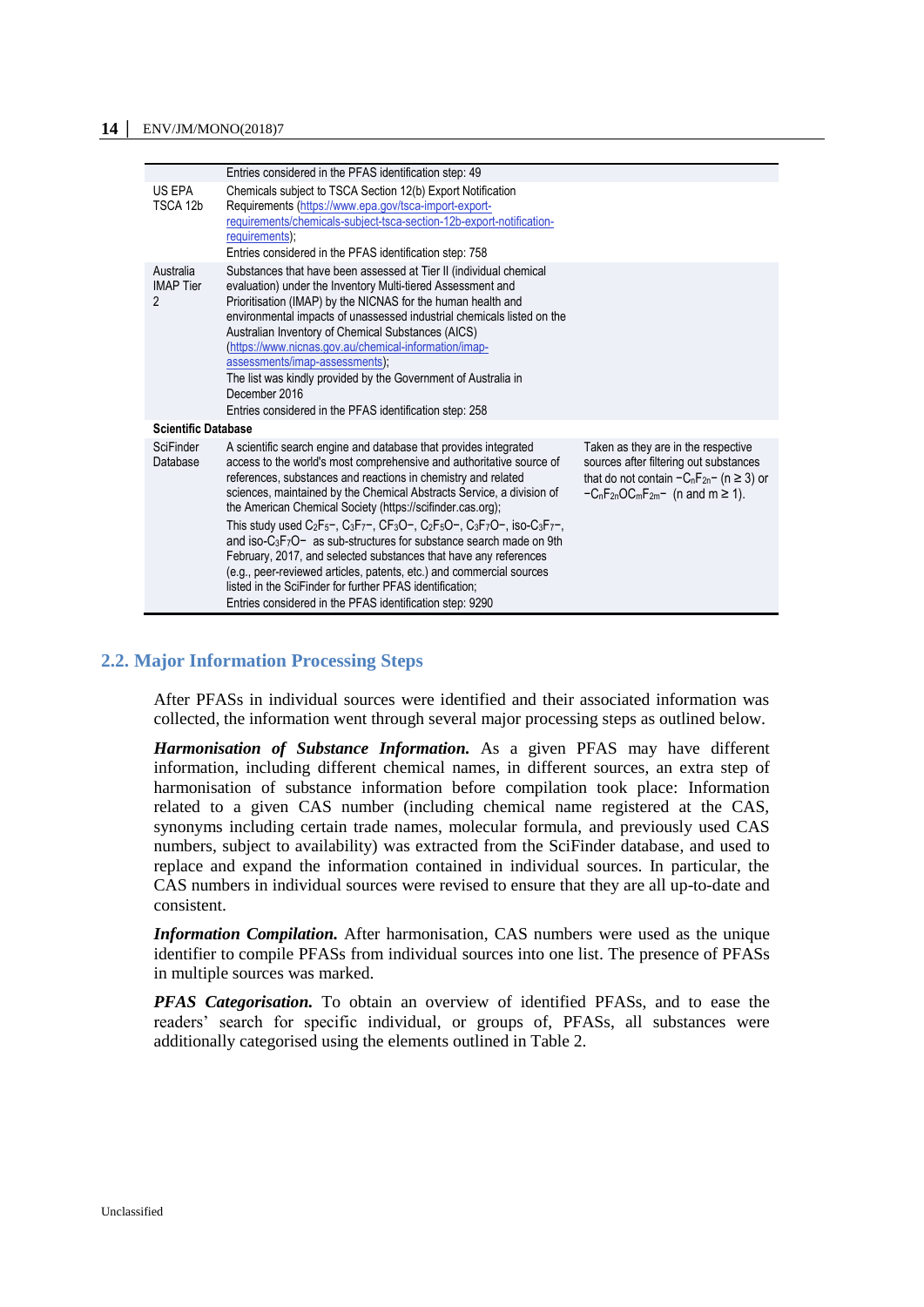| <b>Elements</b>                                                                          | <b>Details</b>                                                                                                                                                                                                                                                                                                                                                                                                                                                                                                                                                                                                                                                                                                                                                                                                                                     |  |  |
|------------------------------------------------------------------------------------------|----------------------------------------------------------------------------------------------------------------------------------------------------------------------------------------------------------------------------------------------------------------------------------------------------------------------------------------------------------------------------------------------------------------------------------------------------------------------------------------------------------------------------------------------------------------------------------------------------------------------------------------------------------------------------------------------------------------------------------------------------------------------------------------------------------------------------------------------------|--|--|
| Regulatory registration<br>status (based on<br>information in the SciFinder<br>Database) | SciFinder contains a "Regulatory Information" section, which is an electronic collection of<br>chemicals that are regulated in key markets across the globe, including information from<br>many of the inventories that were considered in this study, but also beyond (for the list of<br>sources used by SciFinder, see: http://support.cas.org/content/regulated-chemicals).<br>0 = there is no regulatory information found in the SciFinder database;<br>1 = there is regulatory information found in the SciFinder database                                                                                                                                                                                                                                                                                                                  |  |  |
| Structure category                                                                       | Based on Buck et al. (2011) with an expansion developed in this study to accommodate<br>PFASs that have not been detailed in Buck et al. (2011);<br>Developed a two-level categorization system (for details, see in the accompanying Excel<br>Spreadsheets): 1 <sup>st</sup> level is a primary categorization (e.g., fluorotelomer-based substance) and<br>2 <sup>nd</sup> level is a more refined categorization (e.g., fluorotelomer alcohols (FTOHs))                                                                                                                                                                                                                                                                                                                                                                                         |  |  |
| Number of functional<br>groups                                                           | $0 =$ the substance contains multiple functional groups;<br>$1 =$ the substance contains one functional group                                                                                                                                                                                                                                                                                                                                                                                                                                                                                                                                                                                                                                                                                                                                      |  |  |
| Chain length of<br>perfluroalkyl (or<br>perfluoroalkylether)<br>moieties                 | 3, 4, 5, or longer (elements other than carbon were highlighted, e.g., "O" for an ether linkage,<br>"R" for a ring structure, and "DB" for a double bond)                                                                                                                                                                                                                                                                                                                                                                                                                                                                                                                                                                                                                                                                                          |  |  |
| <b>Isomer</b>                                                                            | $0 =$ branched or cyclic isomer; $1 =$ linear isomer                                                                                                                                                                                                                                                                                                                                                                                                                                                                                                                                                                                                                                                                                                                                                                                               |  |  |
| (Potential) degradability in<br>the environment and biota                                | $0 =$ the substance would likely not degrade into stable perfluoroalkyl acids (PFAAs) in the<br>environment and biota (general assumption in this study: perfluorinated substances without<br>reactive functional group(s), e.g., alkanes, PFCAs and PFSAs);<br>1 = the substance would likely degrade into stable PFAAs in the environment and biota<br>(general assumption in this study: polyfluorinated substances + perfluorinated substances<br>with one or more reactive functional groups (e.g., double bonds, aldehyde, triple bonds, etc.)<br>+ PFPiAs);<br>The general assumption was made based on studies as reviewed in Young and Mabury<br>(2007), Liu and Avendaño (2013), Butt et al. (2014), Wang et al. (2014) and others;<br>Please note that the time scale of such degradation is not taken into consideration, i.e., it may |  |  |
|                                                                                          | take still years to decades or longer for a substance to degrade into stable PFAAs. In<br>particular, side-chain fluorinated polymers, some fluoropolymers, and fluoroelastomers may<br>first need a substantial amount of time to break down to much smaller fragments that would<br>then be bioavailable and subject to further degradation.                                                                                                                                                                                                                                                                                                                                                                                                                                                                                                     |  |  |
| Polymeric vs. non-<br>polymeric                                                          | 0 = non-polymeric; 1 = polymeric (e.g., when terms such as "polymer", "poly", "polymd.",<br>"ethoxylated", or "telomere with" are mentioned in the chemical name; in addition, reaction<br>products that may include polyurethane are taken into account.)                                                                                                                                                                                                                                                                                                                                                                                                                                                                                                                                                                                         |  |  |
| Constituent                                                                              | $0 =$ the CAS number refers to a single PFAS; $1 =$ the CAS number refers to a mixture                                                                                                                                                                                                                                                                                                                                                                                                                                                                                                                                                                                                                                                                                                                                                             |  |  |
| Related chemicals                                                                        | CAS number(s) of related chemical(s) including monomers of the polymers, or acidic form of<br>the salt, etc.                                                                                                                                                                                                                                                                                                                                                                                                                                                                                                                                                                                                                                                                                                                                       |  |  |
| Uncertainty                                                                              | $0 =$ the PFAS categorisation is certain;<br>1 = the PFAS categorisation is uncertain (with details provided in the "Note" column)                                                                                                                                                                                                                                                                                                                                                                                                                                                                                                                                                                                                                                                                                                                 |  |  |
| Note                                                                                     | Notes qualifying the uncertainty in the PFAS categorization (e.g., structure categorisation<br>uncertain, degradation uncertain, chain length of degradation products uncertain, etc.)                                                                                                                                                                                                                                                                                                                                                                                                                                                                                                                                                                                                                                                             |  |  |

## **Table 2. Overview of elements considered in the PFAS categorisation**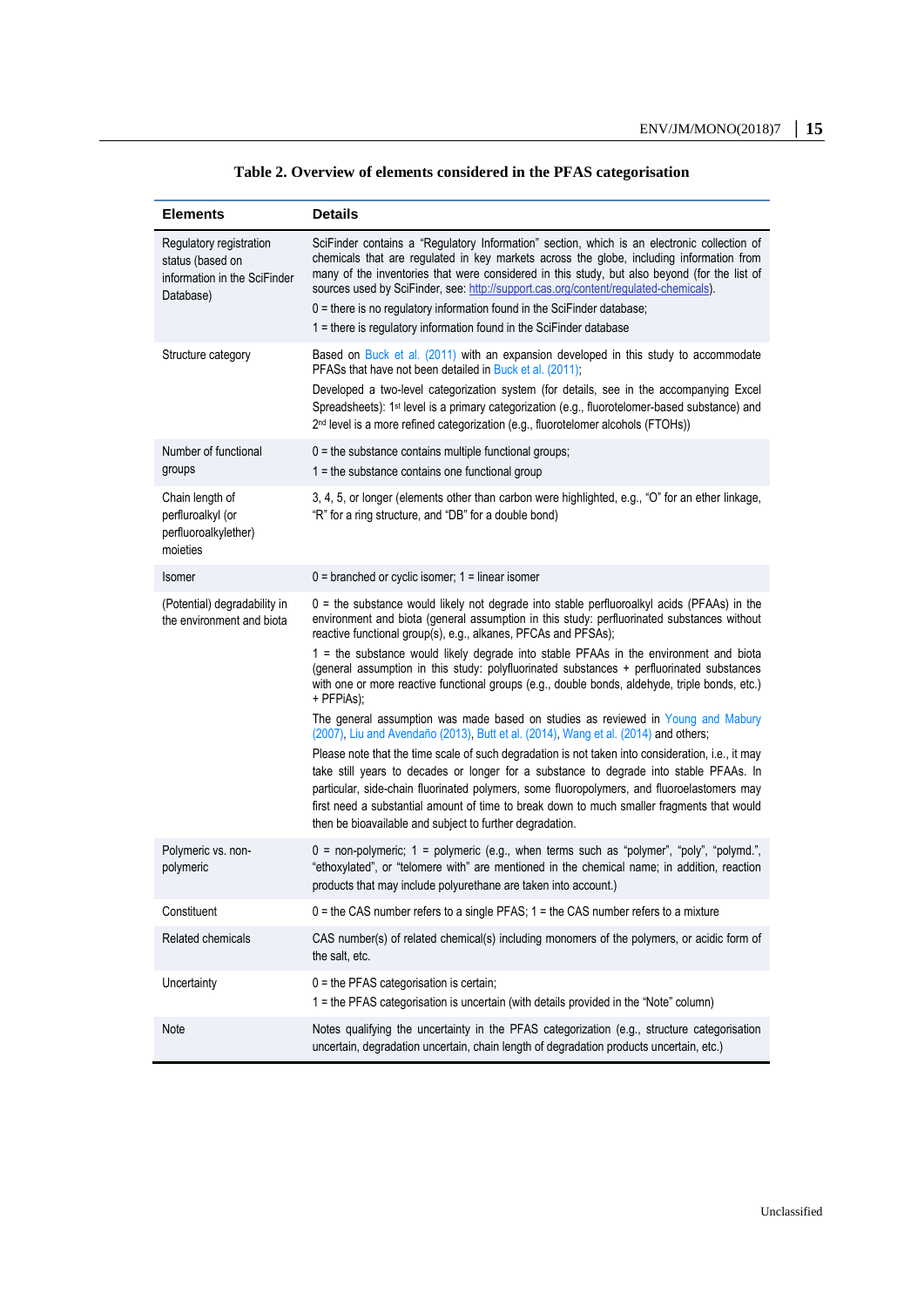# **3. Overview of Identified PFASs and Major Findings**

In total, 4730 PFAS-related CAS numbers have been identified in this study. Identified PFASs can be categorised as illustrated in Figure 2, whereas statistics of these identified PFASs are illustrated in Figures 3 to 5 below. In addition, major findings are summarized as follows:

- The identified PFASs are diverse in terms of structure (see Figure 3) and other categorisation elements listed in Table 2 (see Figure 4).
- About one-third of the identified PFASs (1616 CAS numbers) have been listed under at least one national/regional chemical inventory considered in the SciFinder database, including those listed in Table 1 and beyond. In addition, the number and type of identified PFASs vary considerably across the inventories (see Figure 5).
- There are PFASs that are or were commercially available, but were not found in the national/regional chemical inventories researched in this study, e.g., Surflon S 111 (CAS number 84932-01-4) and S 113 (CAS number 76199-70-7). This may be because (1) their production volumes were below reporting requirements, (2) they were registered with other CAS numbers, or (3) they were registered in the non-public section of those inventories. The number of such PFASs can currently not be quantified due to a lack of information in the public domain on the overview of all PFASs that have been on the global market.
- In addition to the commonly recognised groups of PFASs with an established general terminology as in Buck et al. (2011) (see Figure 2, a), new groups of PFASs have been identified (see Figure 2, b). These new groups fulfil the common definition of PFASs (i.e. they contain at least one perfluoroalkyl moiety; Buck et al., 2011), including:

(1) hydrofluorocarbons (HFCs) with a general structure of  $C_nF_{2n+1}C_mH_{2m+1}$ , hydrofluoroethers (HFEs) with a general structure of  $C_nF_{2n+1}OC_mH_{2m+1}$ , and hydrofluoroolefins (HFOs) with a general structure of  $C_nF_{2n+1}C_mH_{2m-1}$ ,

(2) perfluoroalkyl alkenes  $(C_nF_{2n})$  and their derivatives,

(3) perfluoroalkyl ketones  $(C_nF_{2n+1}C(O)C_mF_{2m+1})$ , semi-fluorinated ketones  $(C_nF_{2n+1}C(O)C_mH_{2m+1})$ , and their derivatives,

(4) side-chain fluorinated aromatics ( $C_nF_{2n+1}$ -aromatic ring(s)), and

(5) others such as perfluoroalkyl alcohols  $(C_nF_{2n+1}OH)$ , silanes  $(C_nF_{2n+1}Si-)$ , and amines  $(C_nF_{2n+1}-N-)$ .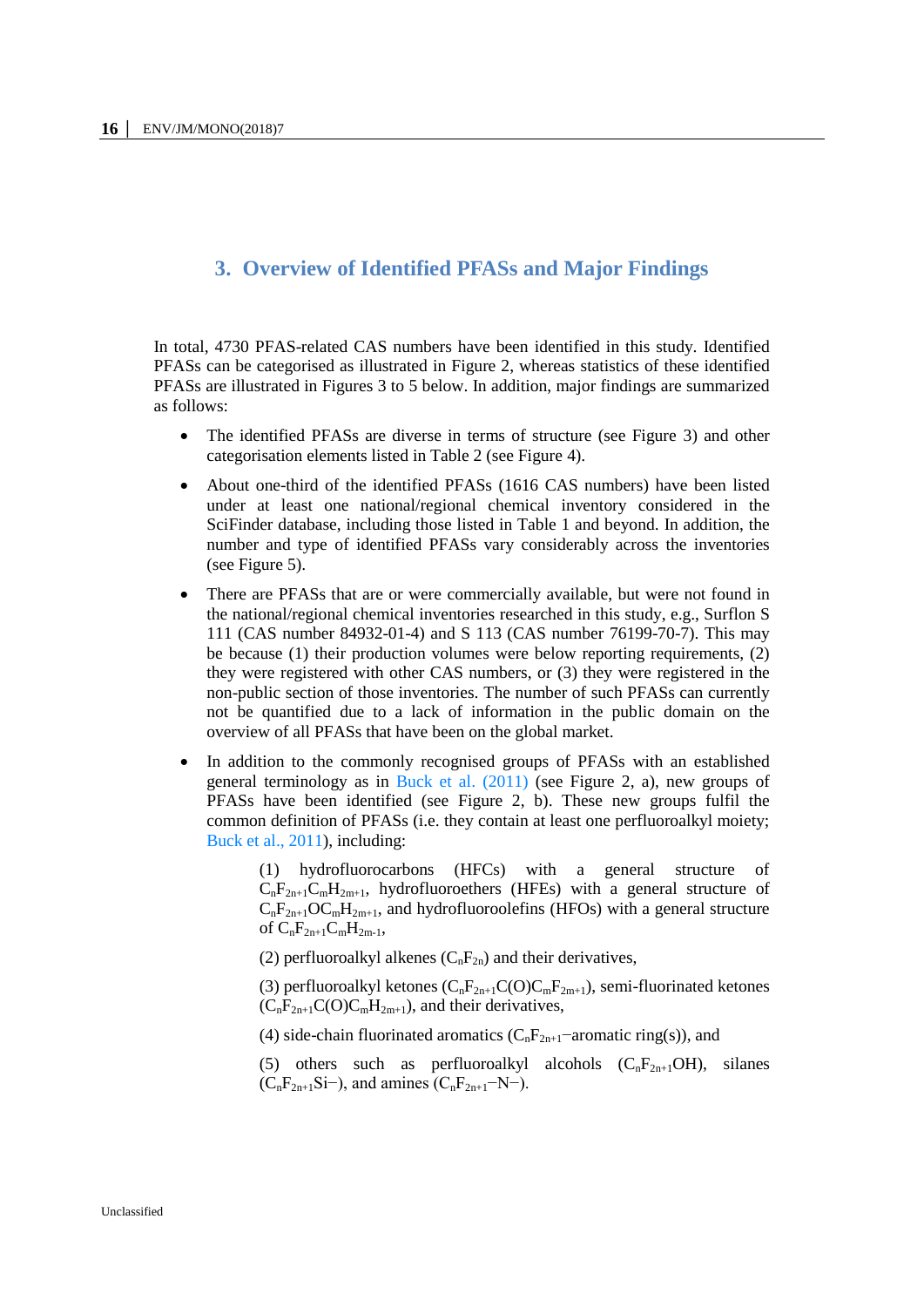



perfluorinated alkanes  $(C_nF_{2n+2})$ 

perfluorinated alkenes (C<sub>n</sub>F<sub>2n</sub>) and their derivatives (e.g. [(CF<sub>3</sub>)<sub>2</sub>CF]<sub>2</sub>C=C(CF<sub>3</sub>)(OC<sub>6</sub>H<sub>4</sub>SO<sub>3</sub>Na), CAS number 70829-87-7)

perfluoroalkyl alcohols (C<sub>n</sub>F<sub>2n+1</sub>OH; e.g. (CF<sub>3</sub>)<sub>S</sub>C-OH, CAS number 2378-02-1), perfluoroalkyl ketones (e.g. C<sub>n</sub>F<sub>2n+1</sub>C(O)C<sub>m</sub>F<sub>2m+1</sub>) and semi-fluorinated ketones (e.g. C<sub>n</sub>F<sub>2n+1</sub>C(O)C<sub>m</sub>H<sub>2m+1</sub>) side-chain fluorinated aromatics, e.g.  $C_nF_{2n+1}$ -aromatic rings

some hydrofluorocarbons (HFCs, e.g.  $C_nF_{2n+1}-C_mH_{2m+1}$ ), hydrofluoroethers (HFEs, e.g.  $C_nF_{2n+1}C_mH_{2m+1}$ ) and hydrofluorooelfins (HFOs, e.g.  $C_nF_{2n+1}C_H=C_{n+1}C_mH_{2m+1}$ that have a perfluoroalkyl chain of certain length

**Figure 2. Schematic overview of the structure categories of identified PFASs**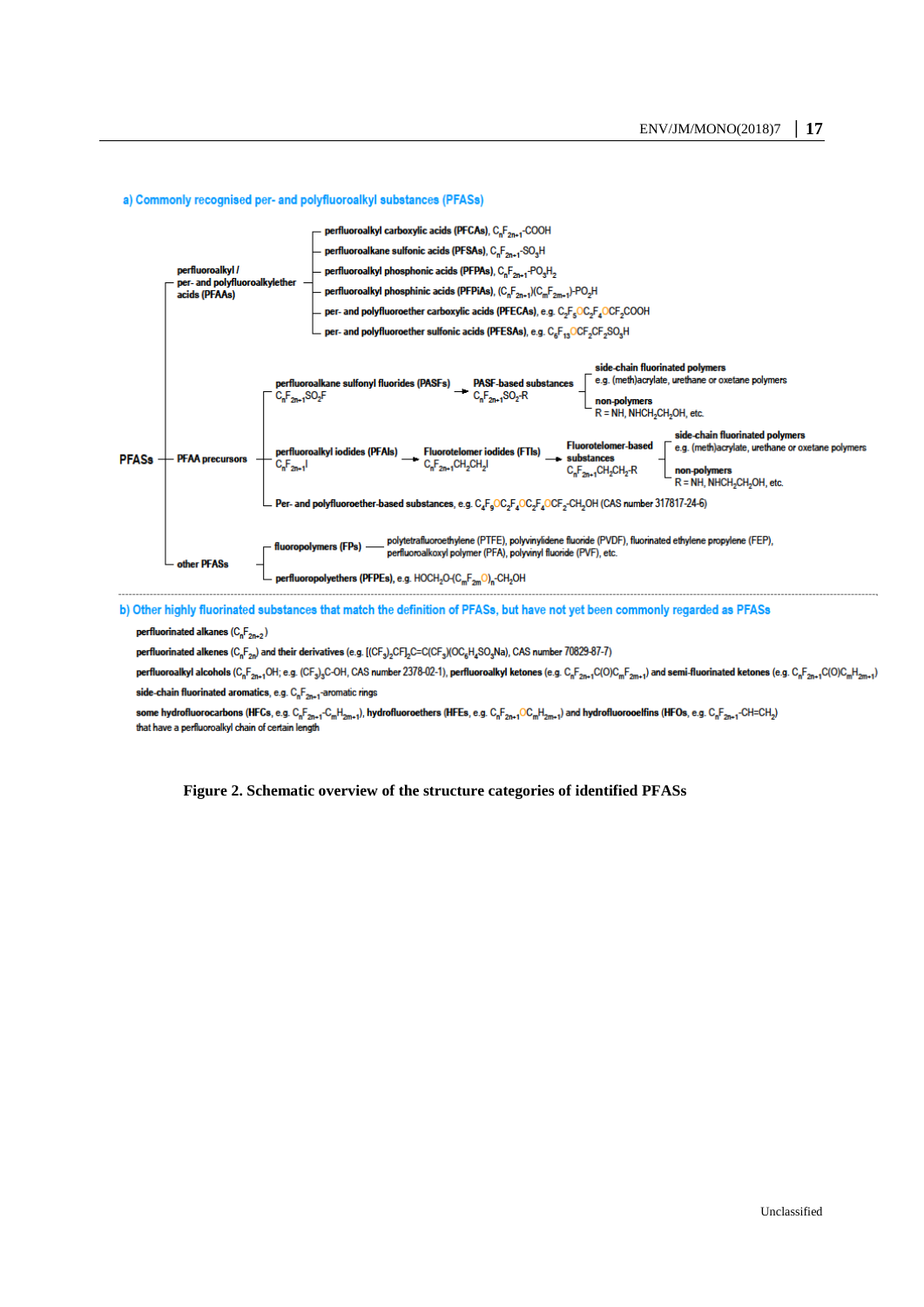#### **18 │** ENV/JM/MONO(2018)7



**Figure 3. Overview of identified PFASs in this study, grouped by 1st level of structure** 



**Figure 4. Overview of identified PFAS according to the other categorisation elements outlined in Table 2**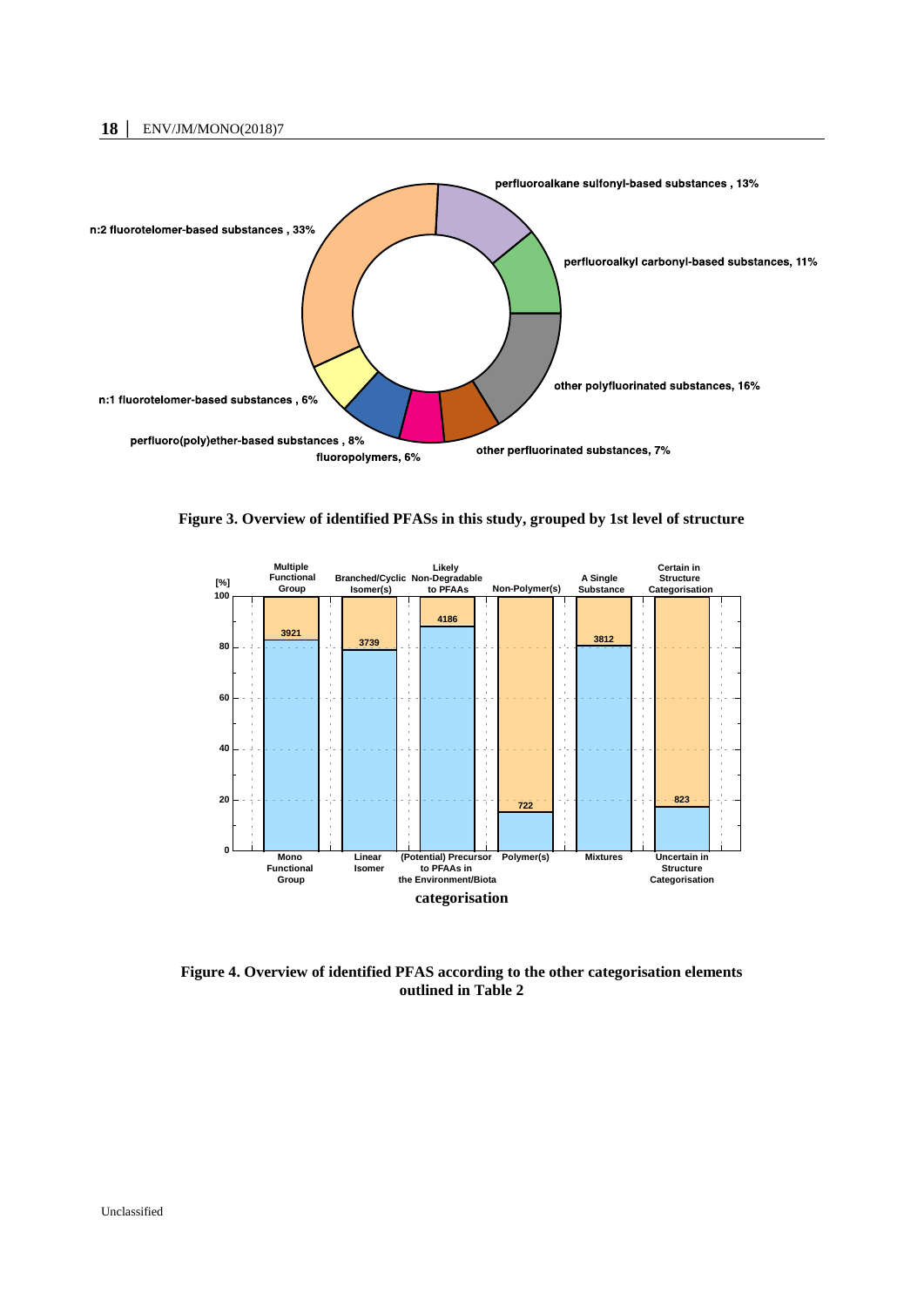

**Figure 5. Numbers of identified PFASs having regulatory registration information in the SciFinder Database (see Table 2) and listed in individual sources**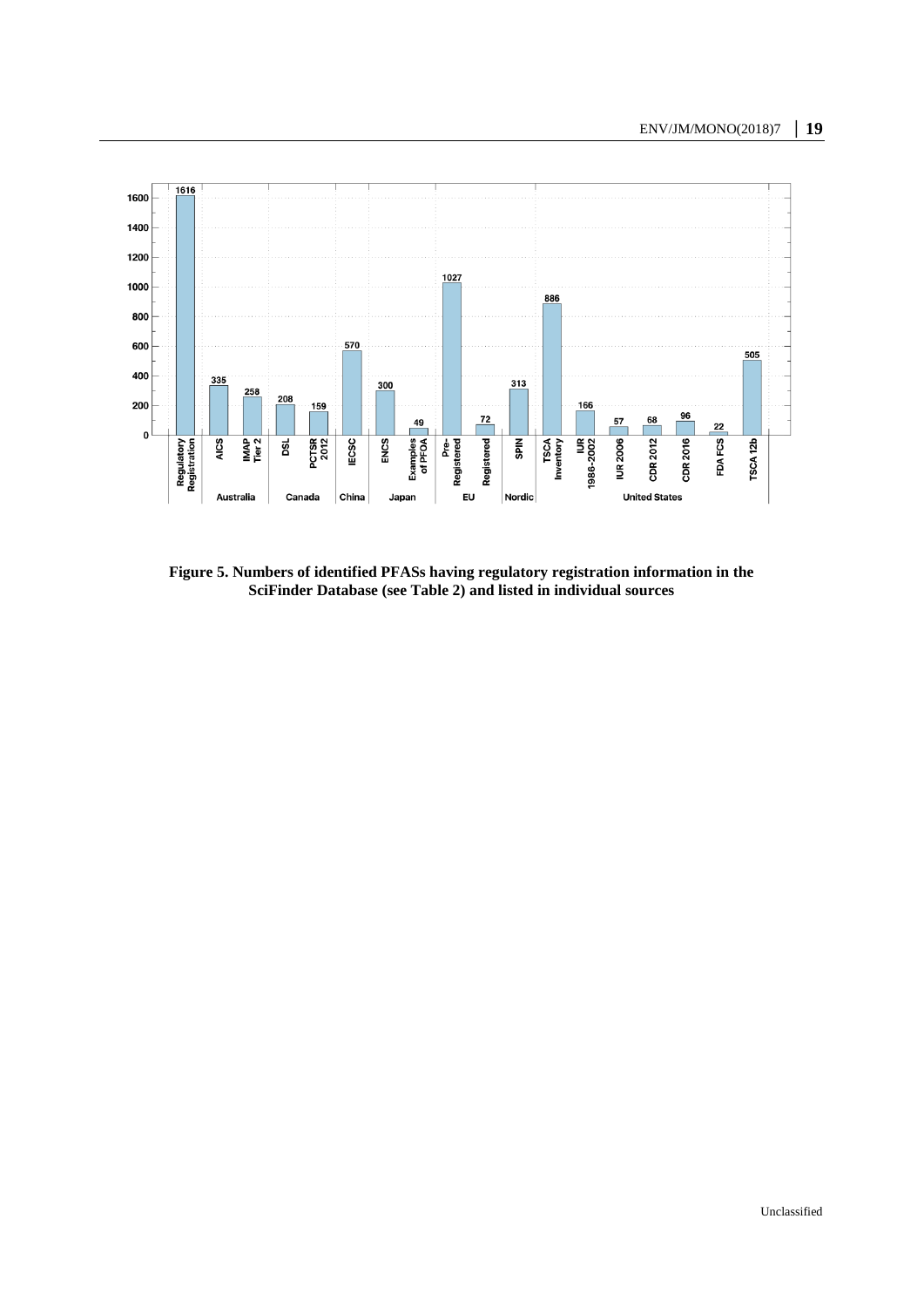# **4. Limitations, Gaps, Challenges and Opportunities**

During the development of the new list of PFASs, several limitations, gaps and challenges, as well as opportunities to address them to improve understanding of PFAS production, use on the global market, and their occurrence, were identified and summarized in Table 3. In particular, there is a need for intensified dialogue and cooperative actions across regions and sectors, designing and fostering new types of public-private partnerships to facilitate effective and efficient information exchange between public and private sectors without harming intellectual property within the field of PFASs and as a model for other fields.

|                                                                          | <b>Limitations, Gaps and Challenges</b>                                                                                                                                                                                                                                                                                                                                                                | Example(s)                                                                                                                                                                                                                                                                                                                                                                                                                                                                                                                                           | Opportunities                                                                                                                                                                                                                                                                                                                                                                                                                                                                                                                                                                                                                                                                                                                                         |  |
|--------------------------------------------------------------------------|--------------------------------------------------------------------------------------------------------------------------------------------------------------------------------------------------------------------------------------------------------------------------------------------------------------------------------------------------------------------------------------------------------|------------------------------------------------------------------------------------------------------------------------------------------------------------------------------------------------------------------------------------------------------------------------------------------------------------------------------------------------------------------------------------------------------------------------------------------------------------------------------------------------------------------------------------------------------|-------------------------------------------------------------------------------------------------------------------------------------------------------------------------------------------------------------------------------------------------------------------------------------------------------------------------------------------------------------------------------------------------------------------------------------------------------------------------------------------------------------------------------------------------------------------------------------------------------------------------------------------------------------------------------------------------------------------------------------------------------|--|
|                                                                          |                                                                                                                                                                                                                                                                                                                                                                                                        |                                                                                                                                                                                                                                                                                                                                                                                                                                                                                                                                                      | Limitation and gaps in the current methodology (information sources as well as data collection and processing)                                                                                                                                                                                                                                                                                                                                                                                                                                                                                                                                                                                                                                        |  |
| Information<br>gaps within<br>the<br>information<br>sources<br>searched. | A number of substances<br>registered in national/regional<br>inventories have been claimed<br>as confidential business<br>information with no CAS<br>number or molecular structure<br>revealed. Such substances<br>could not be added in this<br>study.                                                                                                                                                | The PMN section of the US EPA TSCA<br>Inventory contains 312 substances with<br>"fluoro" in their names (e.g., P120406 as<br>"fluoroalkyl sulphonamide derivative")                                                                                                                                                                                                                                                                                                                                                                                  | New types of partnerships<br>to be fostered to ensure<br>effective and efficient<br>information exchange (at<br>least chemical identity)<br>across regions and sectors<br>without harming intellectual<br>property.                                                                                                                                                                                                                                                                                                                                                                                                                                                                                                                                   |  |
|                                                                          | The current selection of<br>PFASs from the SciFinder<br>Database (labelled as having<br>public references and<br>commercial sources in the<br>Database) may be limited and<br>not yet complete.<br>Other PFASs excluded from<br>this study due to a lack of<br>information on molecular<br>structure, references, and/or<br>commercial sources in the<br>Database may have also been<br>on the market. | PFASs without clear molecular structures<br>in the SciFinder Database could not be<br>retrieved from the search.<br>Surflon (CAS No. 77752-25-1) was<br>registered as "a fluorine-containing<br>oligomer based on a perfluoroacrylate<br>prepared from tetrafluoroethylene via a<br>linear perfluoro alcohol" with 15<br>references but no commercial sources in<br>the SciFinder Database.                                                                                                                                                          | The current list may be<br>used as a first step to<br>create a web-based<br>database that may be<br>regularly updated and<br>expanded to include new<br>PFASs identified on the<br>global market and in the<br>environment (as in peer-<br>reviewed articles), as well<br>as new information such as<br>commercial availability,<br>production and use<br>volumes, country of<br>manufacture, releases, and<br>alternatives.<br>Further functions of such a<br>web-based database may<br>include a prediction tool for<br>identifying unintentional<br>PFASs (unreacted raw<br>material residuals, by-<br>products, degradation<br>intermediates) related to<br>the listed PFASs, and other<br>relevant in silico tools for<br>estimating properties. |  |
|                                                                          | Information presented in the<br>current list is limited; in<br>particular, information related<br>to prioritization for action is<br>missing, because it is either<br>lacking or scattered over the<br>public domain.                                                                                                                                                                                  | In many cases, information in the<br>respective source does not reflect during<br>what time periods, where, how, and how<br>much of a PFAS has been produced and<br>used for what purposes. In these cases,<br>further categorization of the PFASs<br>according to their origins/uses (e.g.,<br>produced for commercial uses, produced<br>for research purposes, unintentionally<br>generated) or based on commercial<br>availability (e.g., in commerce, no longer<br>in commerce) is not possible. Information<br>on alternatives is also missing. |                                                                                                                                                                                                                                                                                                                                                                                                                                                                                                                                                                                                                                                                                                                                                       |  |

ppppproperties.

|  |                      | Table 3. Overview of limitations, gaps, challenges, and opportunities identified during the |
|--|----------------------|---------------------------------------------------------------------------------------------|
|  | course of this study |                                                                                             |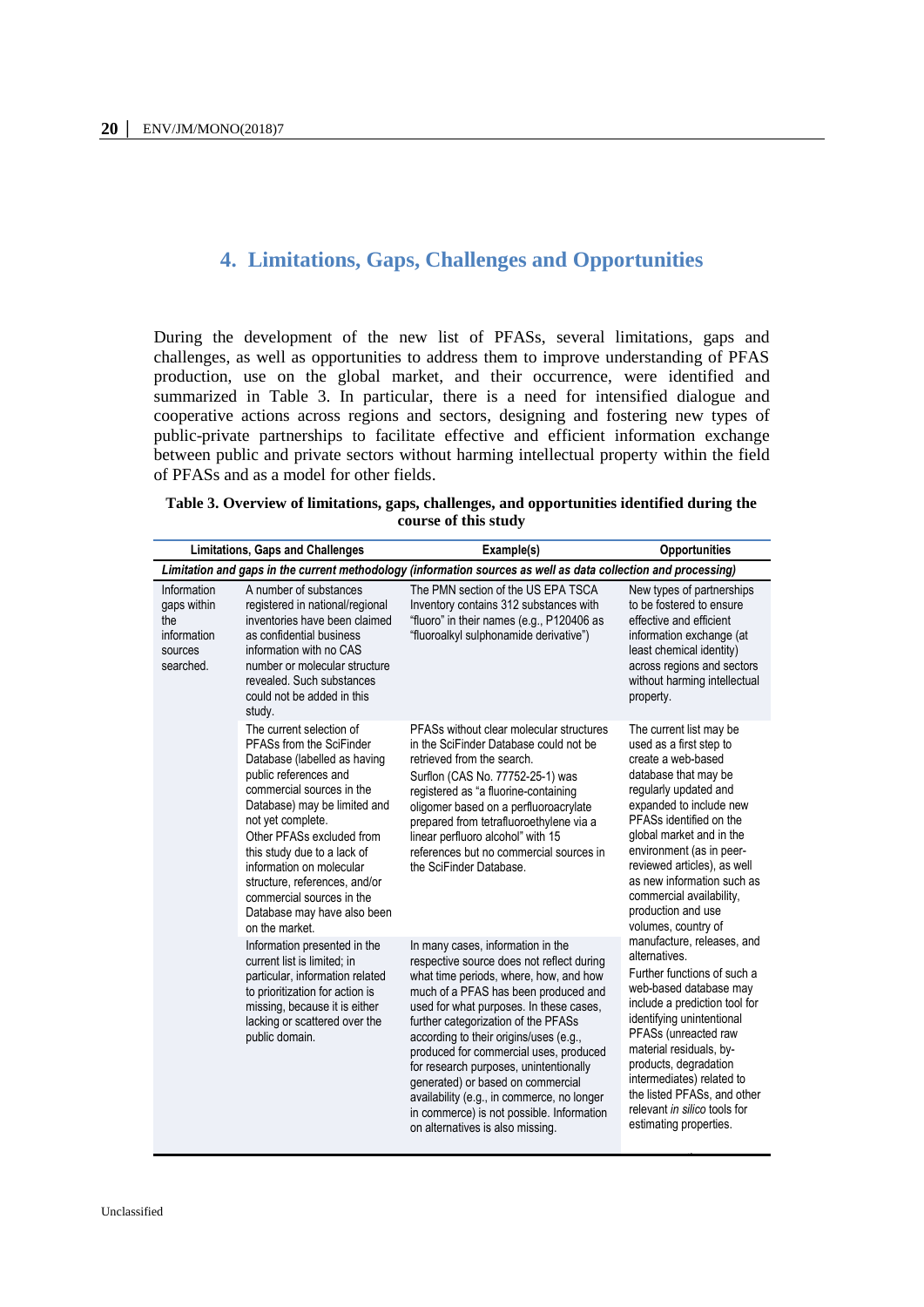| Gaps<br>associated<br>with<br>information<br>sources                                              | Not all publicly available<br>information sources have<br>been included in this study.                                                                                                                                                                                                  | Company websites, peer-reviewed<br>articles, other technical reports from<br>national and international bodies, and<br>other publicly accessible inventories and<br>lists are not included in this study.                                                                                                                                                                                                                                                                                                                                                                                                     |                                                                                                                                                                                                                     |  |
|---------------------------------------------------------------------------------------------------|-----------------------------------------------------------------------------------------------------------------------------------------------------------------------------------------------------------------------------------------------------------------------------------------|---------------------------------------------------------------------------------------------------------------------------------------------------------------------------------------------------------------------------------------------------------------------------------------------------------------------------------------------------------------------------------------------------------------------------------------------------------------------------------------------------------------------------------------------------------------------------------------------------------------|---------------------------------------------------------------------------------------------------------------------------------------------------------------------------------------------------------------------|--|
| Limitations<br>associated<br>with the<br>format of the<br>final list<br>compiled in<br>this study | Information in the current list<br>may be superseded over time<br>(e.g., some PFASs may be no<br>longer in commerce, or new<br>PFASs may be put on the<br>market), whereas the list<br>reflects only a snapshot of the<br>state when the research was<br>conducted.                     | The CAS numbers may be updated or<br>merged over the time: e.g., PFOA (CAS<br>No. 335-67-1) had two other CAS<br>numbers (65618-66-8; 71244-15-0).                                                                                                                                                                                                                                                                                                                                                                                                                                                            |                                                                                                                                                                                                                     |  |
|                                                                                                   | <b>General challenges in PFAS categorisation</b>                                                                                                                                                                                                                                        |                                                                                                                                                                                                                                                                                                                                                                                                                                                                                                                                                                                                               |                                                                                                                                                                                                                     |  |
| Challenges<br>associated<br>with the<br>descriptions<br>of identified<br><b>PFASs</b>             | The descriptions of many<br>PFASs in the public domain<br>are unclear, including<br>- described as "reaction<br>products";<br>- described with unclear terms;<br>or<br>- registered with only trade<br>names and general<br>descriptions                                                | As indicated by comments from the<br>industry, CAS No. 69991-67-9 "1-<br>propene, 1,1,2,3,3,3-hexafluoro-oxidized,<br>polymd." is a perfluoropolyether, whereas<br>CAS No. 161075-14-5 "1-propene,<br>1,1,2,3,3,3-hexafluoro-, oxidized, polymd.,<br>reduced, hydrolyzed" is a fluoropolymer.<br>Another example is the use of<br>"poly(difluoromethylene)" for PTFE or<br>fluorotelomer-based substances.<br>An additional example is using vague<br>phrases such as "octafluoro-1-oxopentyl"<br>and "heptadecafluorononyl" without clear<br>indication of position(s) of the non-<br>fluorinated carbon(s). | New types of partnerships<br>to be fostered to ensure<br>effective and efficient<br>information exchange (at<br>least chemical identity)<br>across regions and sectors<br>without harming intellectual<br>property. |  |
| Challenges<br>associated<br>with the<br>current                                                   | No common terminology for<br>newly identified substance<br>groups.                                                                                                                                                                                                                      | Side-chain fluorinated aromatics,<br>perfluoroether-based substances,<br>perfluoroalkyl alkenes and derivatives,<br>PFASs with multiple functional groups.                                                                                                                                                                                                                                                                                                                                                                                                                                                    | The common terminology<br>in Buck et al. (2011) may<br>be discussed and<br>expanded, e.g., by a group                                                                                                               |  |
| terminology<br>of PFASs                                                                           | The distinction between<br>certain groups is not clear as<br>they have the same general<br>molecular formula; the cut-off<br>values have not been defined.<br>Similarly, there are no<br>common cut-off values for the<br>differentiation between<br>telomers and polymers.             | Certain HFCs and semi-fluorinated<br>alkanes (SFAs) have the same general<br>structure of C <sub>n</sub> F <sub>2n+1</sub> C <sub>m</sub> H <sub>2m+1</sub> ;<br>Certain HFOs and fluorotelomer olefins<br>(FTOs) have the same general structure<br>of $C_nF_{2n+1}CH=CH_2$                                                                                                                                                                                                                                                                                                                                  | of international experts<br>(e.g., major manufacturers,<br>academic scientists,<br>regulators, civil society<br>representatives) to address<br>these gaps.                                                          |  |
|                                                                                                   | Some fluoropolymers may<br>contain other halogens than<br>fluorine on the backbone; it is<br>unclear if they should be<br>considered as PFASs or not.                                                                                                                                   | Polychlorotrifluoroethylene (PCTFE)                                                                                                                                                                                                                                                                                                                                                                                                                                                                                                                                                                           |                                                                                                                                                                                                                     |  |
| Challenges<br>associated<br>with the<br>current state<br>of knowledge                             | The degradability of many<br>identified PFASs other than<br>PFAAs and their major<br>precursors including<br>perfluoroalkanesulfonyl<br>fluoride (PASF) derivatives<br>and fluorotelomer-based<br>substances, and the chain<br>length of their degradation<br>products, remain unclear. | Perfluoroalkyl alkenes, perfluoroether-<br>based halides                                                                                                                                                                                                                                                                                                                                                                                                                                                                                                                                                      | Continuous support for<br>degradation studies will be<br>needed.                                                                                                                                                    |  |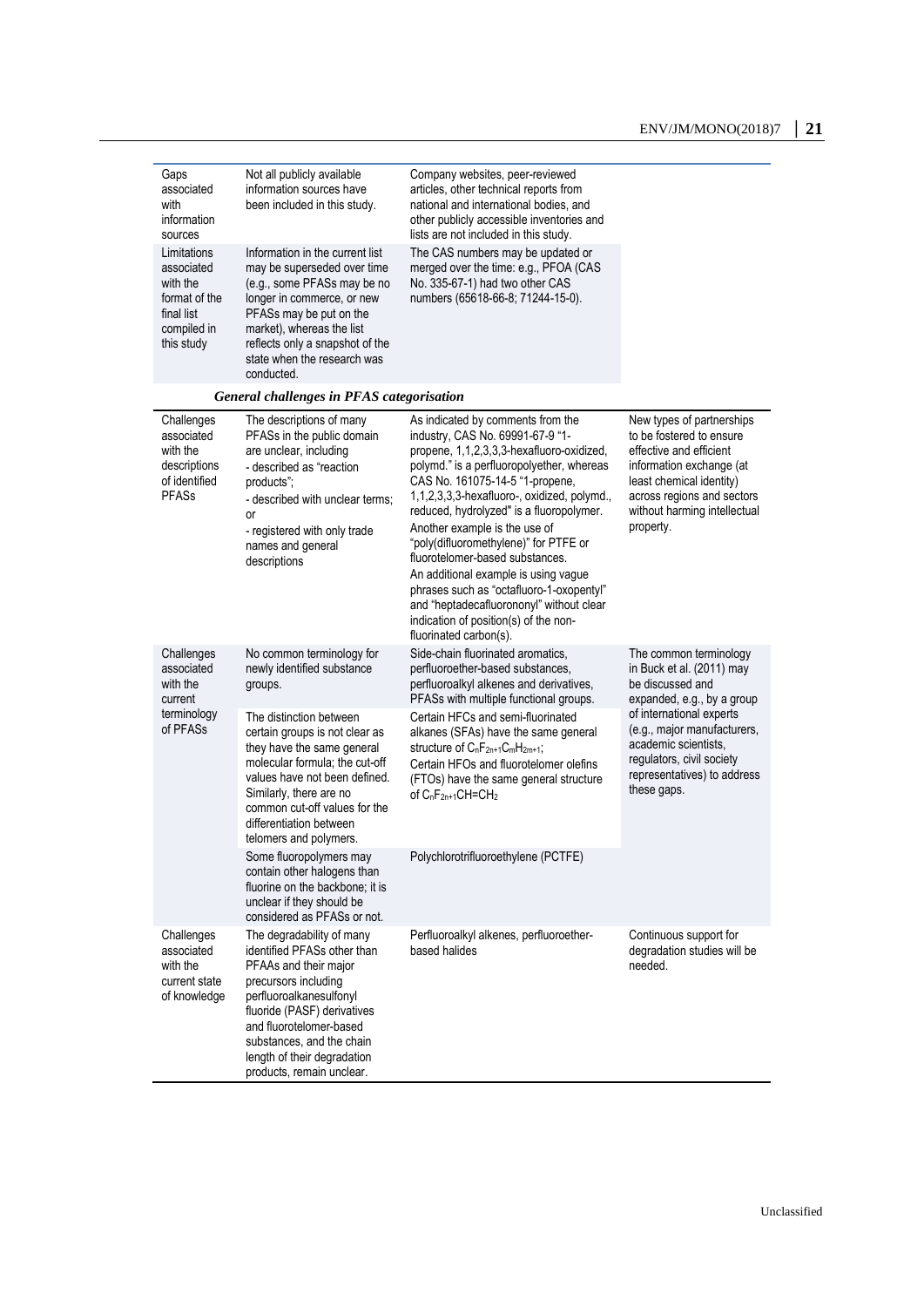# **5. References**

- Ahrens L, Bundschuh M. Fate and effects of poly‐ and perfluoroalkyl substances in the aquatic environment: A review. *Environ. Toxicol. Chem.* 33 (2014) 1921−1929. doi:10.1002/etc.2663.
- Backe WJ, Day TC, Field JA. Zwitterionic, Cationic, and Anionic Fluorinated Chemicals in Aqueous Film Forming Foam Formulations and Groundwater from U.S. Military Bases by Nonaqueous Large-Volume Injection HPLC-MS/MS. *Environ. Sci. Technol.* 47 (2013) 5226−5234. doi:10.1021/es3034999.
- Barzen-Hanson KA, Field JA. Discovery and Implications of  $C_2$  and  $C_3$  Perfluoroalkyl Sulfonates in Aqueous Film-Forming Foams and Groundwater. *Environ. Sci. Technol. Lett.* 2 (2015), 95-99. doi: 10.1021/acs.estlett.5b00049
- Banks RE, Smart BE, Tatlow JC. 1994. Organofluorine chemistry: Principles and commercial applications. New York (NY): Plenum. 670 p. ISBN 978-1-4899-1202-2. <http://www.springer.com/gp/book/9780306446108>
- Buck RC, Franklin J, Berger U, Conder JM, Cousins IT, de Voogt P, Jensen AA, Kannan K, Mabury SA, van Leeuwen SP. Perfluoroalkyl and polyfluoroalkyl substances in the environment: Terminology, classification, and origins. *Integr. Environ. Assess. Manag.* 7 (2011) 513−541. doi:10.1002/ieam.258.
- Butt CM, Berger U, Bossi R, Tomy GT. Levels and trends of poly- and perfluorinated compounds in the arctic environment. *Sci. Total Environ.* 408 (2010) 2936−2965. doi:10.1016/j.scitotenv.2010.03.015.
- Butt CM, Muir DCG, Mabury SA. Biotransformation pathways of fluorotelomer-based polyfluoroalkyl substances: A review. *Environ. Toxicol. Chem.* 33 (2014) 243−267. doi:10.1002/etc.2407.
- ECHA (European Chemicals Agency), 2018. Registration dossier: Lithium bis(trifluoromethylsulfonyl)imide. [https://echa.europa.eu/registration-dossier/-/registered](https://echa.europa.eu/registration-dossier/-/registered-dossier/18080/3/1/4)[dossier/18080/3/1/4](https://echa.europa.eu/registration-dossier/-/registered-dossier/18080/3/1/4) (last accessed on 13 February 2018).
- Gawor A, Shunthirasingham C, Hayward SJ, Lei YD, Gouin T, Mmereki BT, Masamba W, Ruepert C, Castillo LE, Shoeib M, Lee SC, Harner T, Wania F, Neutral polyfluoroalkyl substances in the global Atmosphere. *Environ. Sci. Process. Impacts*. 16 (2014) 404−413. doi:10.1039/C3EM00499F.
- Giesy JP, Kannan K. Perfluorochemical Surfactants in the Environment. *Environ. Sci. Technol.* 36 (2002) 146A−152A. doi:10.1021/es022253t.
- Houde M, De Silva AO, Muir DCG, Letcher RJ. Monitoring of Perfluorinated Compounds in Aquatic Biota: An Updated Review. *Environ. Sci. Technol.* 45 (2011) 7962−7973. doi:10.1021/es104326w.
- Kaboré HA, Vo S, Munoz G, Méité L, Desrosiers M, Liu J, Karim T, Sauvé S. Worldwide drinking water occurrence and levels of newly-identified perfluoroalkyl and polyfluoroalkyl substances. *Sci. Total Environ.* (2017). doi:10.1016/j.scitotenv.2017.10.210.
- KEMI, Occurrence and use of highly fluorinated substances and alternatives. Report from a government assignment. (2015). [https://www.kemi.se/global/rapporter/2015/report-7-15-occurrence-and-use-of](https://www.kemi.se/global/rapporter/2015/report-7-15-occurrence-and-use-of-highly-fluorinated-substances-and-alternatives.pdf)[highly-fluorinated-substances-and-alternatives.pdf](https://www.kemi.se/global/rapporter/2015/report-7-15-occurrence-and-use-of-highly-fluorinated-substances-and-alternatives.pdf)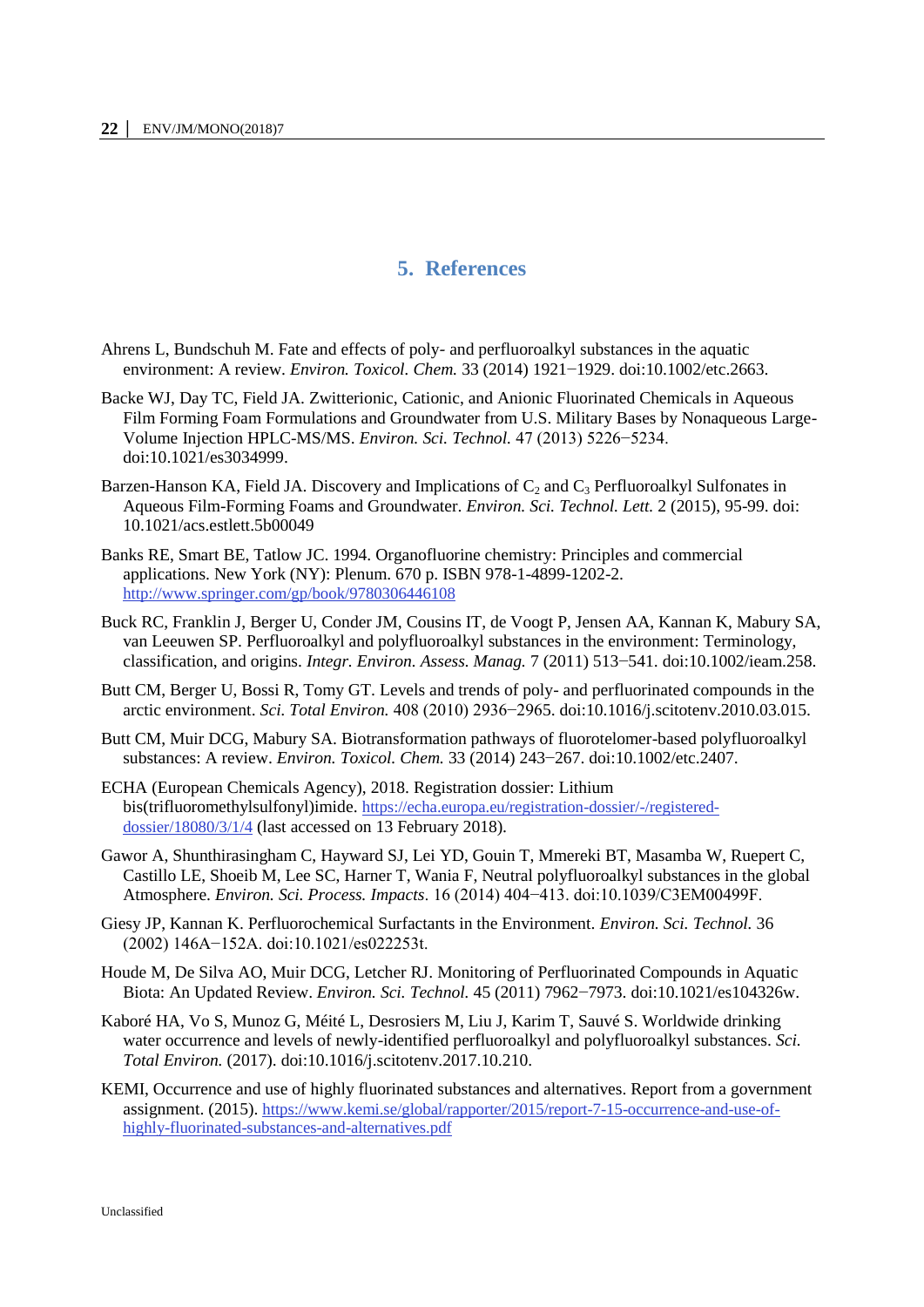- Kissa E. Fluorinated Surfactants and Repellents, 2nd Edition, CRC Press, 2001. ISBN 9780824704728. [https://www.crcpress.com/Fluorinated-Surfactants-and-Repellents-Second-](https://www.crcpress.com/Fluorinated-Surfactants-and-Repellents-Second-Edition/Kissa/p/book/9780824704728)[Edition/Kissa/p/book/9780824704728](https://www.crcpress.com/Fluorinated-Surfactants-and-Repellents-Second-Edition/Kissa/p/book/9780824704728)
- Liu J, Avendaño SM. Microbial degradation of polyfluoroalkyl chemicals in the environment: A review. *Environ. Int.* 61 (2013) 98−114. doi:10.1016/J.ENVINT.2013.08.022.
- Liu Y, Pereira ADS, Martin JW. Discovery of C5−C17 Poly- and Perfluoroalkyl Substances in Water by In-Line SPE-HPLC-Orbitrap with In-Source Fragmentation Flagging. *Anal. Chem.* 87 (2015) 4260−4268. doi:10.1021/acs.analchem.5b00039.
- Newton S, McMahen R, Stoeckel JA, Chislock M, Lindstrom A, Strynar M. Novel Polyfluorinated Compounds Identified Using High Resolution Mass Spectrometry Downstream of Manufacturing Facilities near Decatur, Alabama. *Environ. Sci. Technol*. 51 (2017) 1544−1552. doi:10.1021/acs.est.6b05330.
- OECD. Results of Survey on Production and use of PFOA, PFAS and PFOA, Related Substances and Products/Mixtures Containing These Substances, 2005. http://www.oecd.org/officialdocuments/publicdisplaydocumentpdf/?cote=env/jm/mono(2005)1&docl anguage=en (accessed December 4, 2017).
- OECD. Results of the 2006 Survey on Production and Use of PFOS, PFAS, PFOA, PFCA, Their Related Substances and Products/Mixtures Containing These Substances, 2006. http://www.oecd.org/officialdocuments/publicdisplaydocumentpdf/?doclanguage=en&cote=env/jm/m ono(2006)36 (accessed December 4, 2017).
- OECD. Lists of PFOS, PFAS, PFOA, PFCA, Related Compounds and Chemicals That May Degrade to PFCA, 2007. http://www.oecd.org/officialdocuments/publicdisplaydocumentpdf/?doclanguage=en&cote=env/jm/m ono(2006)15
- OECD. Outcome of the 2009 Survey Survey on the Production, Use and Release of PFOS, PFAS, PFOA, PFCA, Their Related Substances and Products/Mixtures Containing These Substances, 2011. http://www.oecd.org/officialdocuments/publicdisplaydocumentpdf/?cote=env/jm/mono(2011)1&docl anguage=en (accessed December 4, 2017).
- OECD. Synthesis paper on per- and polyfluorinated chemicals (PFCs), Environment, Health and Safety, Environment Directorate, OECD., 2013. [http://www.oecd.org/chemicalsafety/risk](http://www.oecd.org/chemicalsafety/risk-management/synthesis-paper-on-per-and-polyfluorinated-chemicals.htm)[management/synthesis-paper-on-per-and-polyfluorinated-chemicals.htm](http://www.oecd.org/chemicalsafety/risk-management/synthesis-paper-on-per-and-polyfluorinated-chemicals.htm)
- OECD. Risk Reduction Approaches for PFASS − A Cross-Country Analysis, 2015. https://www.oecd.org/chemicalsafety/riskmanagement/Risk\_Reduction\_Approaches%20for%20PFASS.pdf
- Place BJ, Field JA. Identification of Novel Fluorochemicals in Aqueous Film-Forming Foams Used by the US Military. *Environ. Sci. Technol*. 46 (2012) 7120−7127. doi:10.1021/es301465n.
- Rankin K, Mabury SA, Jenkins TM, Washington JW. A North American and global survey of perfluoroalkyl substances in surface soils: Distribution patterns and mode of occurrence. *Chemosphere*. 161 (2016) 333−341. doi:10.1016/j.chemosphere.2016.06.109.
- Ruan T, Jiang G. Analytical methodology for identification of novel per- and polyfluoroalkyl substances in the environment. *TrAC Trends Anal. Chem.* 95 (2017) 122−131. doi:10.1016/J.TRAC.2017.07.024.
- Strynar M, Dagnino S, McMahen R, Liang S, Lindstrom A, Andersen E, McMillan L, Thurman M, Ferrer I, Ball C. Identification of Novel Perfluoroalkyl Ether Carboxylic Acids (PFECAs) and